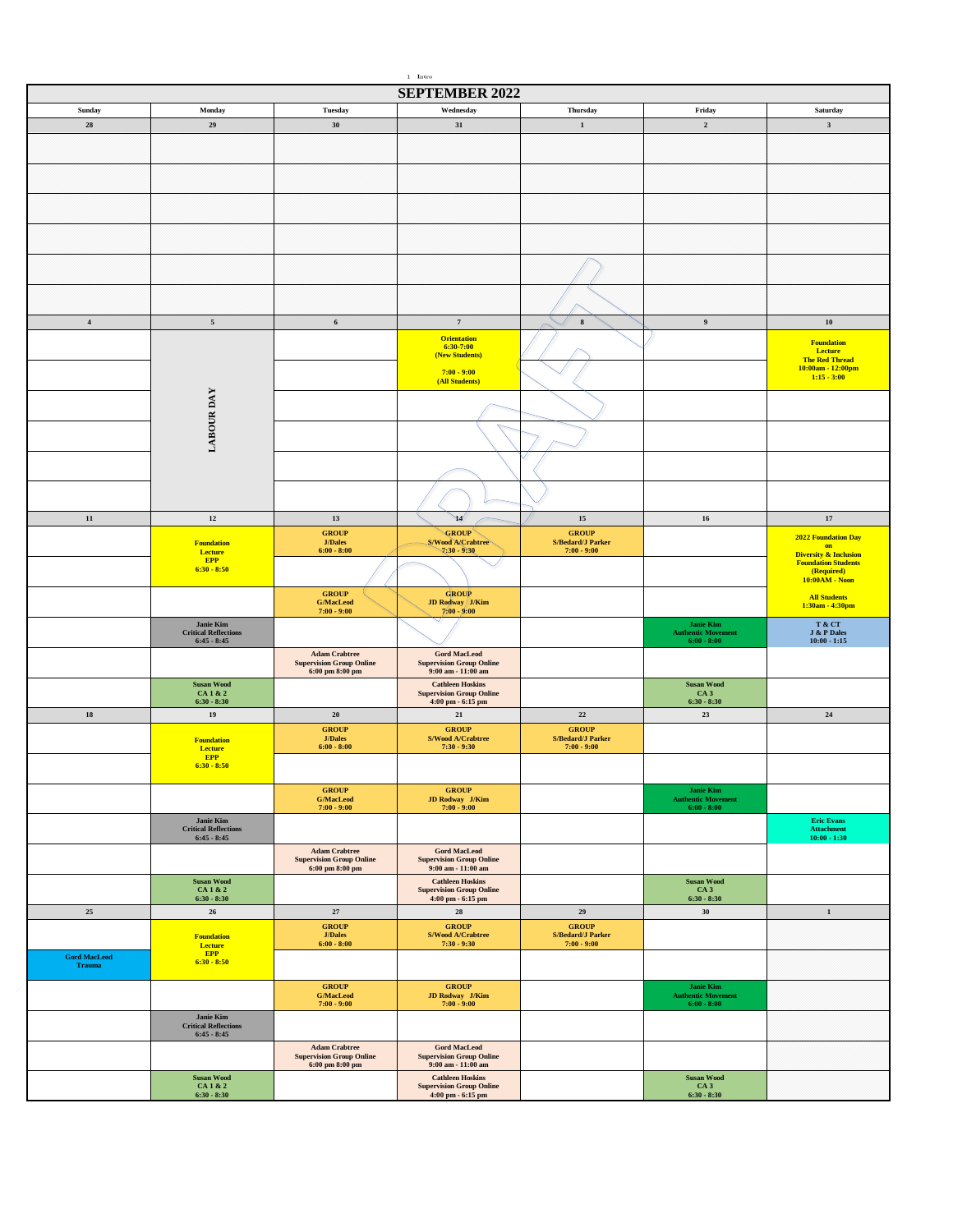| <b>OCTOBER 2022</b>                           |                                                                 |                                                                                            |                                                                                  |                                                           |                                                                |                                                          |  |  |
|-----------------------------------------------|-----------------------------------------------------------------|--------------------------------------------------------------------------------------------|----------------------------------------------------------------------------------|-----------------------------------------------------------|----------------------------------------------------------------|----------------------------------------------------------|--|--|
| Sunday                                        | Monday                                                          | <b>Tuesday</b>                                                                             | Wednesday                                                                        | Thursday                                                  | Friday                                                         | Saturday                                                 |  |  |
| $25\,$                                        | 26                                                              | $\bf 27$                                                                                   | ${\bf 28}$                                                                       | 29                                                        | 30                                                             | $\mathbf{1}$                                             |  |  |
|                                               |                                                                 |                                                                                            |                                                                                  |                                                           |                                                                | <b>Lecture Seminar</b>                                   |  |  |
|                                               |                                                                 |                                                                                            |                                                                                  |                                                           |                                                                |                                                          |  |  |
|                                               |                                                                 |                                                                                            |                                                                                  |                                                           |                                                                | <b>Lecture Seminar</b>                                   |  |  |
|                                               |                                                                 |                                                                                            |                                                                                  |                                                           | <b>Janie Kim</b><br><b>Authentic Movement</b><br>$6:00 - 8:00$ |                                                          |  |  |
|                                               |                                                                 |                                                                                            |                                                                                  |                                                           |                                                                |                                                          |  |  |
|                                               |                                                                 |                                                                                            |                                                                                  |                                                           |                                                                |                                                          |  |  |
|                                               |                                                                 |                                                                                            |                                                                                  |                                                           | <b>Susan Wood</b>                                              |                                                          |  |  |
|                                               |                                                                 |                                                                                            |                                                                                  |                                                           | CA <sub>3</sub><br>$6:30 - 8:30$                               |                                                          |  |  |
| $\mathbf 2$                                   | $\mathbf{3}$                                                    | $\overline{4}$                                                                             | $\sqrt{5}$                                                                       | $\bf{6}$                                                  | $\overline{7}$                                                 | $\bf8$                                                   |  |  |
| <b>Lecture Seminar</b>                        | <b>Foundation</b><br><b>Lecture</b>                             | <b>GROUP</b><br><b>J/Dales</b><br>$6:00 - 8:00$                                            | <b>GROUP</b><br>S/Wood A/Crabtree<br>$7:30 - 9:30$                               | <b>GROUP</b><br><b>S/Bedard/J Parker</b><br>$7:00 - 9:00$ |                                                                |                                                          |  |  |
|                                               | <b>Freud</b><br>$6:30 - 8:50$                                   |                                                                                            |                                                                                  |                                                           |                                                                |                                                          |  |  |
| <b>Lecture Seminar</b>                        |                                                                 |                                                                                            |                                                                                  |                                                           |                                                                |                                                          |  |  |
|                                               |                                                                 | <b>GROUP</b><br>G/MacLeod<br>$7:00 - 9:00$                                                 | <b>GROUP</b><br>JD Rodway J/Kim<br>$7:00 - 9:00$                                 |                                                           | Janie Kim<br><b>Authentic Movement</b><br>$6:00 - 8:00$        |                                                          |  |  |
|                                               | Janie Kim<br><b>Critical Reflections</b><br>$6:45 - 8:45$       |                                                                                            |                                                                                  |                                                           |                                                                |                                                          |  |  |
|                                               |                                                                 | <b>Adam Crabtree</b><br><b>Supervision Group Online</b><br>$6:00~\text{pm}~8:00~\text{pm}$ | <b>Gord MacLeod</b><br><b>Supervision Group Online</b><br>$9:00$ am - $11:00$ am |                                                           |                                                                |                                                          |  |  |
|                                               | <b>Susan Wood</b><br>CA 1 & 2                                   |                                                                                            | <b>Cathleen Hoskins</b><br><b>Supervision Group Online</b>                       |                                                           | <b>Susan Wood</b><br>CA <sub>3</sub>                           |                                                          |  |  |
|                                               | $6:30 - 8:30$                                                   |                                                                                            | 4:00 pm - 6:15 pm                                                                |                                                           | $6:30 - 8:30$                                                  |                                                          |  |  |
| 9                                             | 10                                                              | 11                                                                                         | 12/                                                                              | 13                                                        | 14                                                             | $15\,$                                                   |  |  |
|                                               |                                                                 | <b>GROUP</b><br><b>J/Dales</b><br>$6:00 - 8:00$                                            | GROUP/<br>S/Wood A/Crabtree<br>$/1:30 - 9:30$                                    | <b>GROUP</b><br><b>S/Bedard/J Parker</b><br>$7:00 - 9:00$ |                                                                |                                                          |  |  |
|                                               |                                                                 |                                                                                            |                                                                                  |                                                           |                                                                | <b>Eric Evans</b><br><b>Attachment</b><br>$10:00 - 1:30$ |  |  |
|                                               |                                                                 | <b>GROUP</b><br><b>G/MacLeod</b><br>$7:00 - 9:00$                                          | GROUP<br>JD Rodway J/Kim<br>$7:00 - 9:00$                                        |                                                           | Janie Kim<br><b>Authentic Movement</b><br>$6:00 - 8:00$        |                                                          |  |  |
|                                               | THANKSGIVING                                                    |                                                                                            |                                                                                  |                                                           |                                                                | T & CT<br>J & P Dales<br>$10:00 - 1:15$                  |  |  |
|                                               |                                                                 | <b>Adam Crabtree</b><br><b>Supervision Group Online</b><br>6:00~pm~8:00~pm                 | Gord MacLeod<br><b>Supervision Group Online</b><br>9:00 am - 11:00 am            |                                                           |                                                                |                                                          |  |  |
|                                               |                                                                 |                                                                                            | <b>Cathleen Hoskins</b><br><b>Supervision Group Online</b>                       |                                                           | <b>Susan Wood</b><br>CA <sub>3</sub>                           |                                                          |  |  |
| $16\,$                                        | $17\,$                                                          | /18                                                                                        | 4:00 pm - 6:15 pm<br>19                                                          | 20                                                        | $6:30 - 8:30$<br>$\bf{21}$                                     | $\bf{22}$                                                |  |  |
|                                               |                                                                 | <b>GROUP</b>                                                                               | <b>GROUP</b>                                                                     | <b>GROUP</b>                                              |                                                                |                                                          |  |  |
|                                               | <b>Foundation</b><br>Lecture                                    | J/Dales<br>$6:00 - 8:00$                                                                   | S/Wood A/Crabtree<br>$7:30 - 9:30$                                               | <b>S/Bedard/J Parker</b><br>$7:00 - 9:00$                 |                                                                |                                                          |  |  |
| Jung<br><b>Adam Crabtree</b><br>$1:00 - 4:00$ | <b>Freud</b><br>$6:30 - 8:50$                                   |                                                                                            |                                                                                  |                                                           |                                                                |                                                          |  |  |
|                                               |                                                                 | <b>GROUP</b><br>$\mathbf{G}/\mathbf{MacLocal}$<br>$7:00 - 9:00$                            | <b>GROUP</b><br>JD Rodway J/Kim<br>$7:00 - 9:00$                                 |                                                           | <b>Janie Kim</b><br><b>Authentic Movement</b><br>$6:00 - 8:00$ |                                                          |  |  |
|                                               | Janie Kim<br><b>Critical Reflections</b><br>$6:45 - 8:45$       |                                                                                            |                                                                                  |                                                           |                                                                |                                                          |  |  |
|                                               |                                                                 | <b>Adam Crabtree</b><br><b>Supervision Group Online</b><br>6:00~pm~8:00~pm                 | <b>Gord MacLeod</b><br><b>Supervision Group Online</b><br>$9:00$ am - $11:00$ am |                                                           |                                                                |                                                          |  |  |
|                                               | $\boldsymbol{\mathrm{Susan}}$ Wood<br>CA 1 & 2                  |                                                                                            | <b>Cathleen Hoskins</b><br><b>Supervision Group Online</b>                       |                                                           | <b>Susan Wood</b><br>CA <sub>3</sub>                           |                                                          |  |  |
|                                               | $6:30 - 8:30$                                                   |                                                                                            | 4:00 pm - 6:15 pm                                                                |                                                           | $6:30 - 8:30$                                                  |                                                          |  |  |
| $\bf 23$                                      | $\bf{24}$                                                       | $25\,$<br><b>GROUP</b>                                                                     | 26<br><b>GROUP</b>                                                               | $\bf 27$<br><b>GROUP</b>                                  | ${\bf 28}$                                                     | $\bf 29$                                                 |  |  |
|                                               | <b>Foundation</b><br><b>Lecture</b>                             | $\mathbf{J}/\mathbf{Dales}$<br>$6:00 - 8:00$                                               | S/Wood A/Crabtree<br>$7:30 - 9:30$                                               | <b>S/Bedard/J Parker</b><br>$7:00 - 9:00$                 |                                                                |                                                          |  |  |
| <b>Gord MacLeod</b><br><b>Trauma</b>          | <b>Freud</b><br>$6:30 - 8:50$                                   |                                                                                            |                                                                                  |                                                           |                                                                |                                                          |  |  |
|                                               |                                                                 | <b>GROUP</b><br><b>G/MacLeod</b><br>$7:00 - 9:00$                                          | <b>GROUP</b><br>JD Rodway J/Kim<br>$7:00 - 9:00$                                 |                                                           | <b>Janie Kim</b><br><b>Authentic Movement</b><br>$6:00 - 8:00$ |                                                          |  |  |
|                                               | Janie Kim<br><b>Critical Reflections</b>                        |                                                                                            |                                                                                  |                                                           |                                                                |                                                          |  |  |
|                                               | $6:45 - 8:45$                                                   | <b>Adam Crabtree</b>                                                                       | <b>Gord MacLeod</b>                                                              |                                                           |                                                                |                                                          |  |  |
|                                               |                                                                 | <b>Supervision Group Online</b><br>6:00 pm 8:00 pm                                         | <b>Supervision Group Online</b><br>9:00 am - 11:00 am                            |                                                           |                                                                |                                                          |  |  |
|                                               | $\boldsymbol{\mathrm{Susan}}$ Wood<br>CA 1 & 2<br>$6:30 - 8:30$ |                                                                                            | <b>Cathleen Hoskins</b><br><b>Supervision Group Online</b><br>4:00 pm - 6:15 pm  |                                                           | <b>Susan Wood</b><br>CA <sub>3</sub><br>$6:30 - 8:30$          |                                                          |  |  |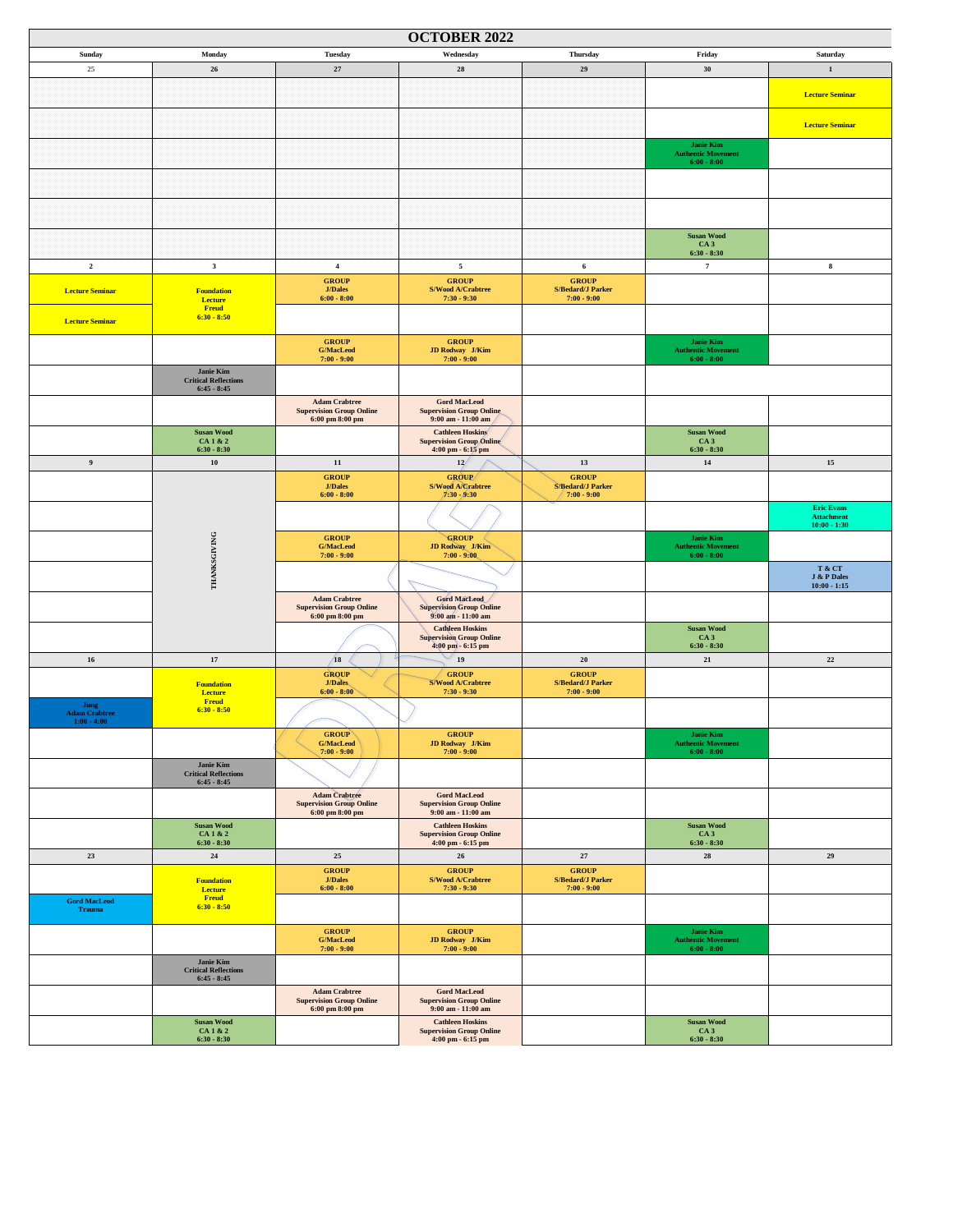|                                               |                                              |                                                         | <b>NOVEMBER 2022</b>                                       |                                           |                                                    |                                                    |
|-----------------------------------------------|----------------------------------------------|---------------------------------------------------------|------------------------------------------------------------|-------------------------------------------|----------------------------------------------------|----------------------------------------------------|
| Sunday                                        | Monday                                       | Tuesday                                                 | Wednesday                                                  | Thursday                                  | Friday                                             | Saturday                                           |
| 30                                            | $31\,$                                       | $\mathbf 1$                                             | $\mathbf 2$                                                | $\mathbf{3}$                              | $\bf{4}$                                           | $\sqrt{5}$                                         |
|                                               |                                              | <b>GROUP</b>                                            | <b>GROUP</b>                                               | <b>GROUP</b>                              |                                                    |                                                    |
|                                               | <b>Foundation</b><br><b>Lecture</b>          | <b>J/Dales</b><br>$6:00 - 8:00$                         | S/Wood A/Crabtree<br>$7:30 - 9:30$                         | <b>S/Bedard/J Parker</b><br>$7:00 - 9:00$ |                                                    |                                                    |
|                                               | <b>Freud</b><br>$6:30 - 8:50$                |                                                         |                                                            |                                           |                                                    |                                                    |
|                                               |                                              |                                                         |                                                            |                                           |                                                    |                                                    |
|                                               |                                              | <b>GROUP</b>                                            | <b>GROUP</b>                                               |                                           | <b>Janie Kim</b>                                   |                                                    |
|                                               |                                              | <b>G/MacLeod A/Jonathan</b><br>$7:00 - 9:00$            | <b>JD Rodway</b> J/Kim<br>$7:00 - 9:00$                    |                                           | <b>Authentic Movement</b><br>$6:00 - 8:00$         |                                                    |
|                                               | <b>Janie Kim</b>                             |                                                         |                                                            |                                           |                                                    |                                                    |
|                                               | <b>Critical Reflections</b><br>$6:45 - 8:45$ |                                                         |                                                            |                                           |                                                    |                                                    |
|                                               |                                              | <b>Adam Crabtree</b>                                    | <b>Gord MacLeod</b><br><b>Supervision Group Online</b>     |                                           |                                                    |                                                    |
|                                               |                                              | <b>Supervision Group Online</b><br>6:00 pm 8:00 pm      | 9:00 am - 11:00 am                                         |                                           |                                                    |                                                    |
|                                               | <b>Susan Wood</b><br>CA 1 & 2                |                                                         | <b>Cathleen Hoskins</b><br><b>Supervision Group Online</b> |                                           | <b>Susan Wood</b><br>CA <sub>3</sub>               |                                                    |
|                                               | $6:30 - 8:30$                                |                                                         | 4:00 pm - 6:15 pm                                          |                                           | $6:30 - 8:30$                                      |                                                    |
| 6                                             | $\scriptstyle\rm 7$                          | $\bf8$                                                  | 9                                                          | 10                                        | $11\,$                                             | $12$                                               |
| Jung<br><b>Adam Crabtree</b>                  | <b>Foundation</b>                            | <b>GROUP</b><br><b>J/Dales</b>                          | <b>GROUP</b><br>S/Wood A/Crabtree                          | <b>GROUP</b><br><b>S/Bedard/J Parker</b>  | <b>2 DAY INTENSIVE</b><br><b>S/Bedard/J Parker</b> | <b>2 DAY INTENSIVE</b><br><b>S/Bedard/J Parker</b> |
| $1:00 - 4:00$                                 | Lecture                                      | $6:00 - 8:00$                                           | $7:30 - 9:30$                                              | $7:00 - 9:00$                             |                                                    |                                                    |
|                                               | <b>Freud</b><br>$6:30 - 8:50$                |                                                         |                                                            |                                           | <b>2 DAY INTENSIVE</b><br><b>J/Dales</b>           | <b>2 DAY INTENSIVE</b><br><b>J/Dales</b>           |
|                                               |                                              |                                                         |                                                            |                                           |                                                    |                                                    |
| <b>Writing Seminar</b><br><b>Lisa Darrach</b> |                                              | <b>GROUP</b><br><b>G/MacLeod</b>                        | <b>GROUP</b><br>JD Rodway J/Kim                            |                                           | <b>2 DAY INTENSIVE</b><br>S/Wood A/Crabtree        | <b>2 DAY INTENSIVE</b><br>S/Wood A/Crabtree        |
| $1:00 - 4:00$                                 |                                              | $7:00 - 9:00$                                           | $7:00 - 9:00$                                              |                                           |                                                    |                                                    |
|                                               | Janie Kim<br><b>Critical Reflections</b>     |                                                         |                                                            |                                           |                                                    |                                                    |
|                                               | $6:45 - 8:45$                                |                                                         |                                                            |                                           |                                                    |                                                    |
|                                               |                                              | <b>Adam Crabtree</b><br><b>Supervision Group Online</b> | <b>Gord MacLeod</b><br><b>Supervision Group Online</b>     |                                           |                                                    |                                                    |
|                                               |                                              | 6:00 pm 8:00 pm                                         | 9:00 am - 11:00 am                                         |                                           | <b>Graduation Application</b><br><b>Deadline</b>   |                                                    |
|                                               | <b>Susan Wood</b><br>CA 1 & 2                |                                                         | <b>Cathleen Hoskins</b><br><b>Supervision Group Online</b> |                                           |                                                    |                                                    |
|                                               | $6:30 - 8:30$                                |                                                         | 4:00 pm - 6:15 pm                                          |                                           |                                                    |                                                    |
| 13                                            | $14\,$                                       | 15<br><b>GROUP</b>                                      | $16\,$<br><b>GROUP</b>                                     | 17<br><b>GROUP</b>                        | ${\bf 18}$<br><b>2 DAY INTENSIVE</b>               | 19<br><b>2 DAY INTENSIVE</b>                       |
|                                               | <b>Foundation</b>                            | <b>J/Dales</b>                                          | S/Wood A/Crabtree                                          | <b>S/Bedard/J Parker</b>                  | <b>G/MacLeod</b>                                   | <b>G/MacLeod</b>                                   |
|                                               | Lecture<br><b>Freud 6</b>                    | $6:00 - 8:00$                                           | $7:30 - 9:30$                                              | $7:00 - 9:00$                             | <b>2 DAY INTENSIVE</b>                             | <b>2 DAY INTENSIVE</b>                             |
|                                               | $6:30 - 8:50$                                |                                                         |                                                            |                                           | JD Rodway J/Kim                                    | JD Rodway J/Kim                                    |
| <b>Eric Evans</b>                             |                                              | <b>GROUP</b>                                            | <b>GROUP</b>                                               |                                           |                                                    |                                                    |
| <b>Attachment</b><br>$10:00 - 1:30$           |                                              | <b>G/MacLeod</b><br>$7:00 - 9:00$                       | JD Rodway J/Kim<br>$/7:00 - 9:00$                          |                                           |                                                    |                                                    |
|                                               | <b>Janie Kim</b>                             |                                                         |                                                            |                                           |                                                    |                                                    |
|                                               | <b>Critical Reflections</b><br>$6:45 - 8:45$ |                                                         |                                                            |                                           |                                                    |                                                    |
|                                               |                                              | <b>Adam Crabtree</b>                                    | <b>Gord MacLeod</b>                                        |                                           |                                                    |                                                    |
|                                               |                                              | <b>Supervision Group Online</b><br>6:00 pm 8:00 pm      | <b>Supervision Group Online</b><br>9:00 am - 11:00 am      |                                           |                                                    |                                                    |
|                                               | <b>Susan Wood</b>                            |                                                         | <b>Cathleen</b> , Hoskins                                  |                                           |                                                    |                                                    |
|                                               | CA1&2<br>$6:30 - 8:30$                       |                                                         | Supervision Group Online<br>4:00 pm - 6:15 pm              |                                           |                                                    |                                                    |
| ${\bf 20}$                                    | $\bf{21}$                                    | $\bf{22}$                                               | $\frac{1}{2}$                                              | $\bf 24$                                  | 25                                                 | 26                                                 |
|                                               |                                              | <b>GROUP</b>                                            | <b>GROUP</b>                                               | <b>GROUP</b>                              |                                                    |                                                    |
|                                               | <b>Foundation</b><br>Lecture                 | <b>J/Dales</b><br>$6:00 - 8:00$                         | <b>S/Wood A/Crabtree</b><br>$7:30 - 9:30$                  | <b>S/Bedard/J Parker</b><br>$7:00 - 9:00$ |                                                    | <b>Lecture Seminar</b>                             |
| Jung                                          | <b>M</b> Klein<br>$6:30 - 8:50$              |                                                         |                                                            |                                           |                                                    |                                                    |
| <b>Adam Crabtree</b><br>$1:00 - 4:00$         |                                              |                                                         |                                                            |                                           |                                                    | <b>Lecture Seminar</b>                             |
|                                               |                                              | <b>GROUP</b>                                            | <b>GROUP</b><br>JD Rodway J/Kim                            |                                           | Janie Kim                                          |                                                    |
|                                               |                                              | <b>G/MacLeod</b><br>$7:00 - 9:00$                       | $7:00 - 9:00$                                              |                                           | <b>Authentic Movement</b><br>$6:00 - 8:00$         |                                                    |
|                                               | Janie Kim<br><b>Critical Reflections</b>     |                                                         |                                                            |                                           |                                                    | T & CT<br>J & P Dales                              |
|                                               | $6:45 - 8:45$                                |                                                         |                                                            |                                           |                                                    | $10:00 - 1:15$                                     |
|                                               |                                              | <b>Adam Crabtree</b><br><b>Supervision Group Online</b> | <b>Gord MacLeod</b><br><b>Supervision Group Online</b>     |                                           |                                                    |                                                    |
|                                               |                                              | $6:00~\text{pm}~8:00~\text{pm}$                         | $9:00$ am - $11:00$ am                                     |                                           |                                                    |                                                    |
|                                               | <b>Susan Wood</b><br>CA 1 & 2                |                                                         | <b>Cathleen Hoskins</b><br><b>Supervision Group Online</b> |                                           | <b>Susan Wood</b><br>CA3                           |                                                    |
|                                               | $6:30 - 8:30$                                |                                                         | $4:00$ pm $-6:15$ pm                                       |                                           | $6:30 - 8:30$                                      |                                                    |
| $27\,$                                        | ${\bf 28}$                                   | 29                                                      | 30                                                         | $\mathbf 1$                               | $\mathbf{2}^-$                                     | $\mathbf{3}$                                       |
| <b>Lecture Seminar</b>                        | <b>Foundation</b>                            | <b>GROUP</b><br><b>J/Dales</b>                          | <b>GROUP</b><br>S/Wood A/Crabtree                          |                                           |                                                    |                                                    |
|                                               | Lecture<br><b>M</b> Klein                    | $6:00 - 8:00$                                           | $7:30 - 9:30$                                              |                                           |                                                    |                                                    |
| <b>Lecture Seminar</b>                        | $6:30 - 8:50$                                |                                                         |                                                            |                                           |                                                    |                                                    |
|                                               |                                              | <b>GROUP</b>                                            | <b>GROUP</b>                                               |                                           |                                                    |                                                    |
|                                               |                                              | <b>G/MacLeod</b>                                        | JD Rodway J/Kim                                            |                                           |                                                    |                                                    |
| <b>Gord MacLeod</b>                           | <b>Janie Kim</b>                             | $7:00 - 9:00$                                           | $7:00 - 9:00$                                              |                                           |                                                    |                                                    |
| <b>Trauma</b>                                 | <b>Critical Reflections</b><br>$6:45 - 8:45$ |                                                         |                                                            |                                           |                                                    |                                                    |
|                                               |                                              | <b>Adam Crabtree</b>                                    | <b>Gord MacLeod</b>                                        |                                           |                                                    |                                                    |
|                                               |                                              | <b>Supervision Group Online</b><br>6:00~pm~8:00~pm      | <b>Supervision Group Online</b><br>9:00 am - 11:00 am      |                                           |                                                    |                                                    |
|                                               | <b>Susan Wood</b>                            |                                                         | <b>Cathleen Hoskins</b>                                    |                                           |                                                    |                                                    |
|                                               | CA 1 & 2<br>$6:30 - 8:30$                    |                                                         | <b>Supervision Group Online</b><br>4:00 pm - 6:15 pm       |                                           |                                                    |                                                    |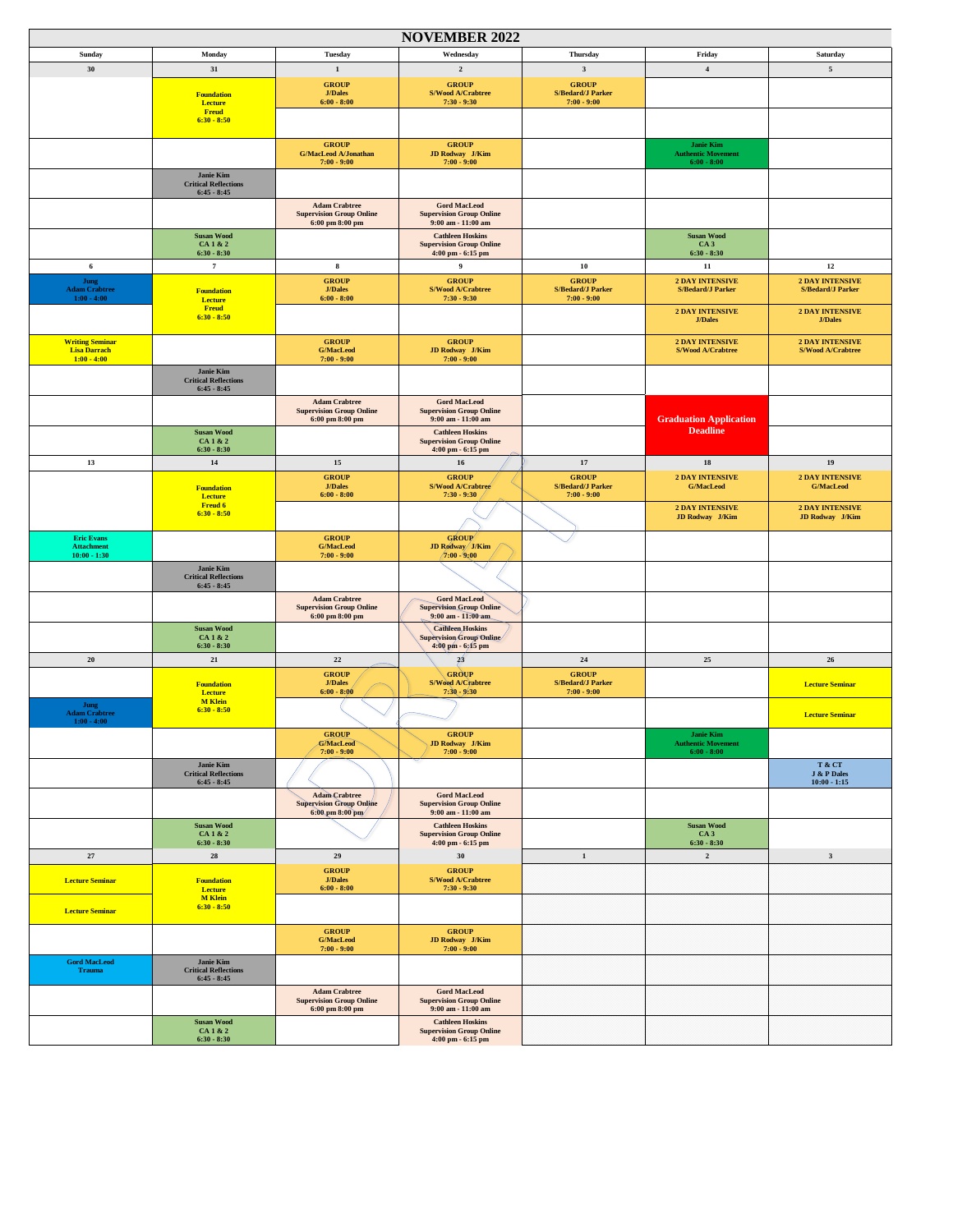| <b>DECEMBER 2022</b>                  |                                                                  |                                                                                            |                                                                                  |                                                           |                                                                |                                                          |  |  |
|---------------------------------------|------------------------------------------------------------------|--------------------------------------------------------------------------------------------|----------------------------------------------------------------------------------|-----------------------------------------------------------|----------------------------------------------------------------|----------------------------------------------------------|--|--|
| Sunday                                | Monday                                                           | Tuesday                                                                                    | Wednesday                                                                        | Thursday                                                  | Friday                                                         | Saturday                                                 |  |  |
| 27                                    | ${\bf 28}$                                                       | 29                                                                                         | 30                                                                               | 1                                                         | $\mathbf 2$                                                    | $\mathbf{3}$                                             |  |  |
|                                       |                                                                  |                                                                                            |                                                                                  | <b>GROUP</b><br><b>S/Bedard/J Parker</b><br>$7:00 - 9:00$ |                                                                |                                                          |  |  |
|                                       |                                                                  |                                                                                            |                                                                                  |                                                           |                                                                |                                                          |  |  |
|                                       |                                                                  |                                                                                            |                                                                                  |                                                           | <b>Janie Kim</b><br><b>Authentic Movement</b><br>$6:00 - 8:00$ |                                                          |  |  |
|                                       |                                                                  |                                                                                            |                                                                                  |                                                           |                                                                |                                                          |  |  |
|                                       |                                                                  |                                                                                            |                                                                                  |                                                           |                                                                |                                                          |  |  |
|                                       |                                                                  |                                                                                            |                                                                                  |                                                           | <b>Susan Wood</b><br>CA <sub>3</sub><br>$6:30 - 8:30$          |                                                          |  |  |
| $\bf{4}$                              | $\sqrt{5}$                                                       | 6                                                                                          | $\scriptstyle\rm 7$                                                              | $\bf8$                                                    | $\overline{9}$                                                 | ${\bf 10}$                                               |  |  |
|                                       |                                                                  | <b>GROUP</b><br><b>J/Dales</b>                                                             | <b>GROUP</b><br>S/Wood A/Crabtree                                                | <b>GROUP</b><br><b>S/Bedard/J Parker</b>                  |                                                                |                                                          |  |  |
| Jung                                  | <b>Foundation</b><br>Lecture<br><b>M</b> Klein<br>$6:30 - 8:50$  | $6:00 - 8:00$                                                                              | $7:30 - 9:30$                                                                    | $7:00 - 9:00$                                             |                                                                |                                                          |  |  |
| <b>Adam Crabtree</b><br>$1:00 - 4:00$ |                                                                  |                                                                                            |                                                                                  |                                                           |                                                                |                                                          |  |  |
|                                       |                                                                  | <b>GROUP</b><br><b>G/MacLeod</b><br>$7:00 - 9:00$                                          | <b>GROUP</b><br>JD Rodway J/Kim<br>$7:00 - 9:00$                                 |                                                           | Janie Kim<br><b>Authentic Movement</b><br>$6:00 - 8:00$        | T & CT<br>J & P Dales<br>$10:00 - 1:15$                  |  |  |
|                                       | Janie Kim<br><b>Critical Reflections</b><br>$6:45 - 8:45$        |                                                                                            |                                                                                  |                                                           |                                                                | <b>Eric Evans</b><br><b>Attachment</b><br>$10:00 - 1:30$ |  |  |
|                                       |                                                                  | <b>Adam Crabtree</b><br><b>Supervision Group Online</b><br>6:00 pm 8:00 pm                 | <b>Gord MacLeod</b><br><b>Supervision Group Online</b><br>$9:00$ am - $11:00$ am |                                                           |                                                                |                                                          |  |  |
|                                       | Susan Wood<br>CA 1 & 2<br>$6:30 - 8:30$                          |                                                                                            | <b>Cathleen Hoskins</b><br><b>Supervision Group Online</b><br>4:00 pm - 6:15 pm  |                                                           | <b>Susan Wood</b><br>CA3<br>$6:30 - 8:30$                      |                                                          |  |  |
| $11\,$                                | $12\,$                                                           | 13                                                                                         | $\overline{a}$                                                                   | $15\,$                                                    | 16                                                             | $17\,$                                                   |  |  |
|                                       | <b>Foundation</b><br><b>Lecture</b>                              | <b>GROUP</b><br><b>J/Dales</b><br>$6:00 - 8:00$                                            | <b>GROUP</b><br>S/Wood A/Crabtree<br>$7.30 - 9.30$                               | <b>GROUP</b><br><b>S/Bedard/J Parker</b><br>$7:00 - 9:00$ |                                                                | <b>Lecture Seminar</b>                                   |  |  |
|                                       | Winnicott<br>$6:30 - 8:50$                                       |                                                                                            |                                                                                  |                                                           |                                                                | <b>Lecture Seminar</b>                                   |  |  |
|                                       |                                                                  | <b>GROUP</b><br>G/MacLeod<br>$7:00 - 9:00$                                                 | <b>GROUP</b><br>JD Rodway J/Kim<br>$7:00 - 9:00$                                 |                                                           | <b>Janie Kim</b><br><b>Authentic Movement</b><br>$6:00 - 8:00$ |                                                          |  |  |
|                                       | <b>Janie Kim</b><br><b>Critical Reflections</b><br>$6:45 - 8:45$ | <b>Adam Crabtree</b><br><b>Supervision Group Online</b><br>6:00~pm~8:00~pm                 | Gord MacLeod<br><b>Supervisión Group Online</b><br>$9:00$ am - 11:00 am          |                                                           |                                                                |                                                          |  |  |
|                                       |                                                                  |                                                                                            | <b>Cathleen Hoskins</b><br><b>Supervision Group Online</b><br>4:00 pm - 6:15 pm  |                                                           |                                                                |                                                          |  |  |
|                                       | <b>Susan Wood</b><br>CA 1 & 2<br>$6:30 - 8:30$                   |                                                                                            |                                                                                  |                                                           | <b>Susan Wood</b><br>CA <sub>3</sub><br>$6:30 - 8:30$          |                                                          |  |  |
| 18                                    | 19                                                               | 20                                                                                         | 21                                                                               | $22\,$                                                    | 23                                                             | ${\bf 24}$                                               |  |  |
| <b>Lecture Seminar</b>                | <b>Foundation</b><br>Lecture                                     | GROUP<br>J/Dales<br>$6:00 - 8:00$                                                          | <b>GROUP</b><br>S/Wood A/Crabtree<br>$7:30 - 9:30$                               | <b>GROUP</b><br><b>S/Bedard/J Parker</b><br>$7:00 - 9:00$ | <b>CLOSED</b>                                                  | <b>CLOSED</b>                                            |  |  |
| <b>Lecture Seminar</b>                | <b>Winnicott</b><br>$6:30 - 8:50$                                |                                                                                            |                                                                                  |                                                           | <b>CLOSED</b>                                                  | <b>CLOSED</b>                                            |  |  |
|                                       |                                                                  | <b>GROUP</b><br>G/MacLeod<br>$7:00 - 9:00$                                                 | <b>GROUP</b><br>JD Rodway J/Kim<br>$7:00 - 9:00$                                 |                                                           | <b>CLOSED</b>                                                  | ${\bf CLOSED}$                                           |  |  |
| <b>Gord MacLeod</b><br><b>Trauma</b>  | <b>Janie Kim</b><br><b>Critical Reflections</b><br>$6:45 - 8:45$ |                                                                                            |                                                                                  |                                                           | <b>CLOSED</b>                                                  | ${\bf CLOSED}$                                           |  |  |
|                                       |                                                                  | <b>Adam Crabtree</b><br><b>Supervision Group Online</b><br>$6:00~\text{pm}~8:00~\text{pm}$ | <b>Gord MacLeod</b><br><b>Supervision Group Opline</b><br>$9:00$ am - $11:00$ am |                                                           | <b>CLOSED</b>                                                  | ${\bf CLOSED}$                                           |  |  |
|                                       | <b>Susan Wood</b><br>CA 1 & 2<br>$6:30 - 8:30$                   |                                                                                            | <b>Cathleen Hoskins</b><br><b>Supervision Group Online</b><br>4:00 pm - 6:15 pm  |                                                           | <b>CLOSED</b>                                                  | ${\bf CLOSED}$                                           |  |  |
| 25                                    | ${\bf 26}$                                                       | $\bf 27$                                                                                   | ${\bf 28}$                                                                       | 29                                                        | 30                                                             | 31                                                       |  |  |
| <b>CLOSED</b>                         | <b>CLOSED</b>                                                    | <b>CLOSED</b>                                                                              | <b>CLOSED</b>                                                                    | <b>CLOSED</b>                                             | <b>CLOSED</b>                                                  | <b>CLOSED</b>                                            |  |  |
| <b>CLOSED</b>                         | ${\bf CLOSED}$                                                   | <b>CLOSED</b>                                                                              | ${\bf CLOSED}$                                                                   | <b>CLOSED</b>                                             | <b>CLOSED</b>                                                  | ${\bf CLOSED}$                                           |  |  |
| CLOSED                                | ${\bf CLOSED}$                                                   | ${\bf CLOSED}$                                                                             | ${\bf CLOSED}$                                                                   | CLOSED                                                    | <b>CLOSED</b>                                                  | ${\bf CLOSED}$                                           |  |  |
| <b>CLOSED</b>                         | <b>CLOSED</b>                                                    | <b>CLOSED</b>                                                                              | <b>CLOSED</b>                                                                    | <b>CLOSED</b>                                             | <b>CLOSED</b>                                                  | <b>CLOSED</b>                                            |  |  |
| <b>CLOSED</b>                         | <b>CLOSED</b>                                                    | <b>CLOSED</b>                                                                              | <b>CLOSED</b>                                                                    | <b>CLOSED</b>                                             | <b>CLOSED</b>                                                  | <b>CLOSED</b>                                            |  |  |
| <b>CLOSED</b>                         | <b>CLOSED</b>                                                    | <b>CLOSED</b>                                                                              | <b>CLOSED</b>                                                                    | <b>CLOSED</b>                                             | <b>CLOSED</b>                                                  | <b>CLOSED</b>                                            |  |  |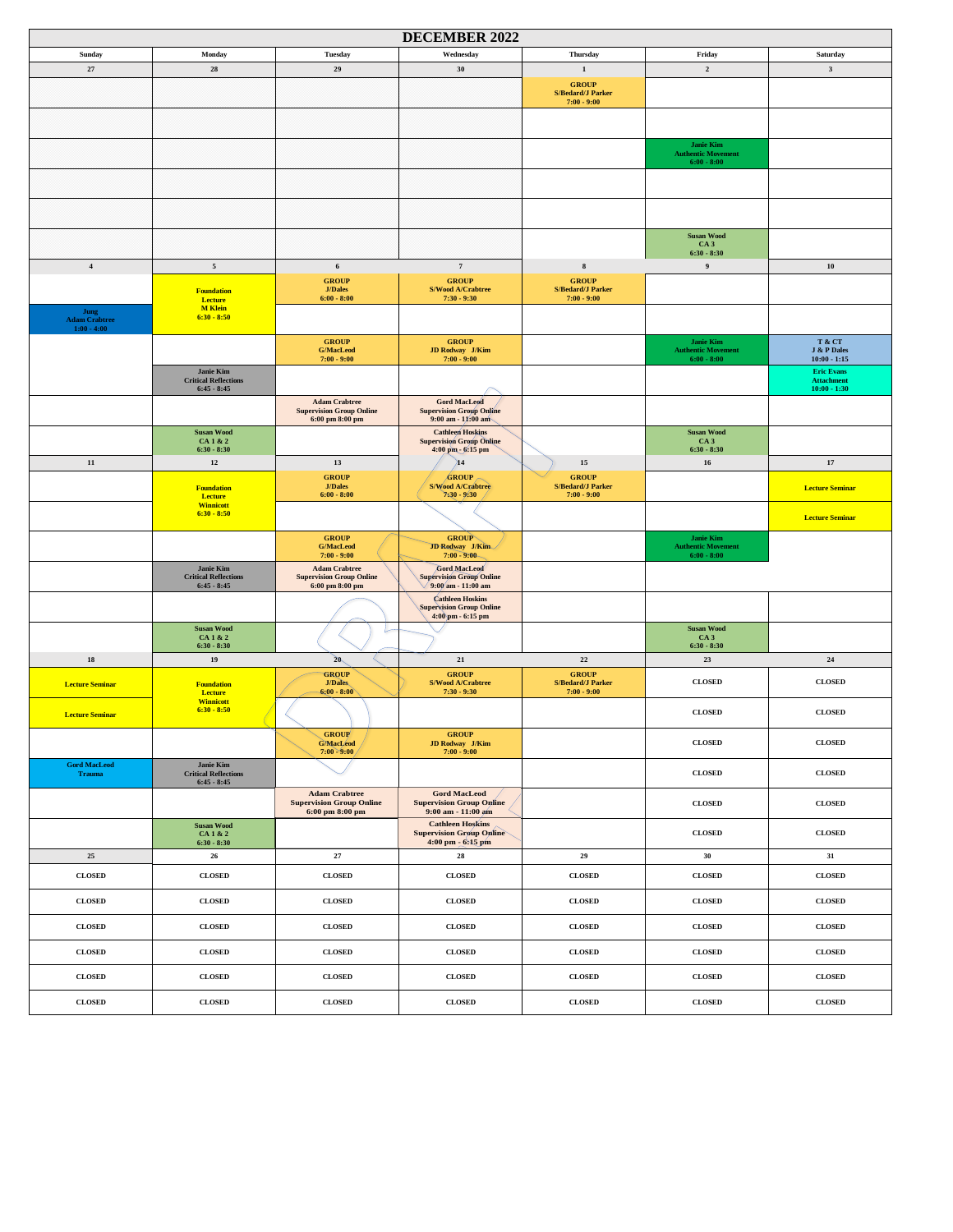| <b>JANUARY 2022</b>                           |                                                           |                                                                                            |                                                                                                   |                                                           |                                                         |                                                          |  |
|-----------------------------------------------|-----------------------------------------------------------|--------------------------------------------------------------------------------------------|---------------------------------------------------------------------------------------------------|-----------------------------------------------------------|---------------------------------------------------------|----------------------------------------------------------|--|
| Sunday                                        | Monday                                                    | <b>Tuesday</b>                                                                             | Wednesday                                                                                         | <b>Thursday</b>                                           | Friday                                                  | Saturday                                                 |  |
| $\mathbf{1}$                                  | $\mathbf 2$                                               | $\mathbf{3}$                                                                               | $\bf{4}$                                                                                          | $\sqrt{5}$                                                | $\bf 6$                                                 | $\scriptstyle\rm 7$                                      |  |
| <b>CLOSED</b>                                 | <b>CLOSED</b>                                             | <b>CLOSED</b>                                                                              | <b>CLOSED</b>                                                                                     | <b>CLOSED</b>                                             | <b>CLOSED</b>                                           |                                                          |  |
| <b>CLOSED</b>                                 | <b>CLOSED</b>                                             | <b>CLOSED</b>                                                                              | <b>CLOSED</b>                                                                                     | <b>CLOSED</b>                                             | <b>CLOSED</b>                                           |                                                          |  |
| <b>CLOSED</b>                                 | <b>CLOSED</b>                                             | <b>CLOSED</b>                                                                              | <b>CLOSED</b>                                                                                     | <b>CLOSED</b>                                             | <b>CLOSED</b>                                           |                                                          |  |
| <b>CLOSED</b>                                 | <b>CLOSED</b>                                             | <b>CLOSED</b>                                                                              | <b>CLOSED</b>                                                                                     | <b>CLOSED</b>                                             | <b>CLOSED</b>                                           |                                                          |  |
| <b>CLOSED</b>                                 | <b>CLOSED</b>                                             | <b>CLOSED</b>                                                                              | <b>CLOSED</b>                                                                                     | <b>CLOSED</b>                                             | <b>CLOSED</b>                                           |                                                          |  |
| <b>CLOSED</b>                                 | <b>CLOSED</b>                                             | <b>CLOSED</b>                                                                              | <b>CLOSED</b>                                                                                     | <b>CLOSED</b>                                             | <b>CLOSED</b>                                           |                                                          |  |
| $\bf8$                                        | $\overline{9}$                                            | $10$                                                                                       | $\sqrt{11}$                                                                                       | 12                                                        | 13                                                      | $14$                                                     |  |
|                                               | <b>Foundation</b><br>Lecture                              | <b>GROUP</b><br><b>J/Dales</b><br>$6:00 - 8:00$                                            | <b>GROUP</b><br>S/Wood A/Crabtree<br>7;20, 9:30                                                   | <b>GROUP</b><br><b>S/Bedard/J Parker</b><br>$7:00 - 9:00$ |                                                         | <b>Lecture Seminar</b>                                   |  |
|                                               | <b>Winnicott</b><br>$6:30 - 8:50$                         |                                                                                            |                                                                                                   |                                                           |                                                         | <b>Lecture Seminar</b>                                   |  |
| Jung<br><b>Adam Crabtree</b><br>$1:00 - 4:00$ | <b>SEMESTER 1 ENDS</b>                                    | <b>GROUP</b><br><b>G/MacLeod</b><br>$7:00 - 9:00$                                          | <b>GROUP</b><br><b>JD Rodway</b> J/Kim<br>/7:00 / 9:00                                            |                                                           | Janie Kim<br><b>Authentic Movement</b><br>$6:00 - 8:00$ |                                                          |  |
|                                               | Janie Kim<br><b>Critical Reflections</b><br>$6:45 - 8:45$ |                                                                                            |                                                                                                   |                                                           |                                                         | <b>Eric Evans</b><br><b>Attachment</b><br>$10:00 - 1:30$ |  |
|                                               |                                                           | Adam Crabtree<br><b>Supervision Group Online</b><br>6:00~pm~8:00~pm                        | Gord MacLeod<br><b>Supervision Group Online</b><br>9:00 am - 11:00 am                             |                                                           |                                                         | T & CT<br>J & P Dales<br>$10:00 - 1:15$                  |  |
|                                               | <b>Susan Wood</b><br>CA 1 & 2<br>$6:30 - 8:30$            |                                                                                            | <b>Cathleen Hoskins</b><br><b>Supervision Group Online</b><br>4:00 pm - 6:15 pm                   |                                                           | <b>Susan Wood</b><br>CA <sub>3</sub><br>$6:30 - 8:30$   |                                                          |  |
| $15\,$                                        | $16\,$                                                    | $\rightarrow$                                                                              | 18                                                                                                | 19                                                        | 20                                                      | 21                                                       |  |
| <b>Lecture Seminar</b>                        | <b>Foundation</b><br>Lecture                              | <b>GROUP</b><br><b>J/Dales</b><br>$6:00 - 8:00$                                            | <b>GROUP</b><br>S/Wood A/Crabtree<br>$7:30 - 9:30$                                                | <b>GROUP</b><br><b>S/Bedard/J Parker</b><br>$7:00 - 9:00$ | <b>2 DAY INTENSIVE</b><br><b>S/Bedard/J Parker</b>      | <b>2 DAY INTENSIVE</b><br><b>S/Bedard/J Parker</b>       |  |
| <b>Lecture Seminar</b>                        | Fairbairn & Guntrip<br>$6:30 - 8:50$                      |                                                                                            |                                                                                                   |                                                           | <b>2 DAY INTENSIVE</b><br><b>J/Dales</b>                | $2$ DAY INTENSIVE<br><b>J/Dales</b>                      |  |
|                                               |                                                           | <b>GROUP</b><br><b>G/MacLeod</b><br>$7:00 - 9:00$                                          | <b>GROUP</b><br>JD Rodway J/Kim<br>$7:00 - 9:00$                                                  |                                                           | <b>2 DAY INTENSIVE</b><br>S/Wood A/Crabtree             | <b>2 DAY INTENSIVE</b><br>S/Wood A/Crabtree              |  |
|                                               | <b>Janie Kim</b><br><b>Dreams</b><br>$6:45 - 8:45$        |                                                                                            |                                                                                                   |                                                           |                                                         |                                                          |  |
|                                               |                                                           | <b>Adam Crabtree</b><br><b>Supervision Group Online</b><br>6:00 pm 8:00 pm                 | <b>Gord MacLeod</b><br><b>Supervision Group Online</b><br>9:00 am - 11:00 am                      |                                                           |                                                         |                                                          |  |
|                                               | <b>Susan Wood</b><br>CA 1 & 2<br>$6:30 - 8:30$            |                                                                                            | <b>Cathleen Hoskins</b><br><b>Supervision Group Online</b><br>4:00 pm - 6:15 pm                   |                                                           |                                                         |                                                          |  |
| $22\,$                                        | $23\,$                                                    | $\bf 24$                                                                                   | $25\,$                                                                                            | ${\bf 26}$                                                | $\sqrt{27}$                                             | ${\bf 28}$                                               |  |
|                                               | <b>Foundation</b><br>Lecture                              | <b>GROUP</b><br><b>J/Dales</b><br>$6:00 - 8:00$                                            | <b>GROUP</b><br>S/Wood A/Crabtree<br>$7:30 - 9:30$                                                | <b>GROUP</b><br><b>S/Bedard/J Parker</b><br>$7:00 - 9:00$ | <b>2 DAY INTENSIVE</b><br><b>G/MacLeod</b>              | <b>2 DAY INTENSIVE</b><br><b>G/MacLeod</b>               |  |
| <b>Gord MacLeod</b><br><b>Trauma</b>          | <b>Fairbairn &amp; Guntrip</b><br>$6:30 - 8:50$           |                                                                                            |                                                                                                   |                                                           | <b>2 DAY INTENSIVE</b><br>JD Rodway J/Kim               | <b>2 DAY INTENSIVE</b><br><b>JD Rodway J/Kim</b>         |  |
|                                               |                                                           | <b>GROUP</b><br><b>G/MacLeod</b><br>$7:00 - 9:00$                                          | <b>GROUP</b><br>JD Rodway J/Kim<br>$7:00 - 9:00$                                                  |                                                           |                                                         |                                                          |  |
|                                               | <b>Janie Kim</b><br><b>Dreams</b><br>$6:45 - 8:45$        |                                                                                            |                                                                                                   |                                                           |                                                         |                                                          |  |
|                                               |                                                           | <b>Adam Crabtree</b><br><b>Supervision Group Online</b><br>$6:00~\text{pm}~8:00~\text{pm}$ | <b>Gord MacLeod</b><br><b>Supervision Group Online</b><br>9:00 am - 11:00 am                      |                                                           |                                                         |                                                          |  |
|                                               | <b>Susan Wood</b><br>CA 1 & 2<br>$6:30 - 8:30$            |                                                                                            | <b>Cathleen Hoskins</b><br><b>Supervision Group Online</b><br>$4:00 \text{ pm} - 6:15 \text{ pm}$ |                                                           |                                                         |                                                          |  |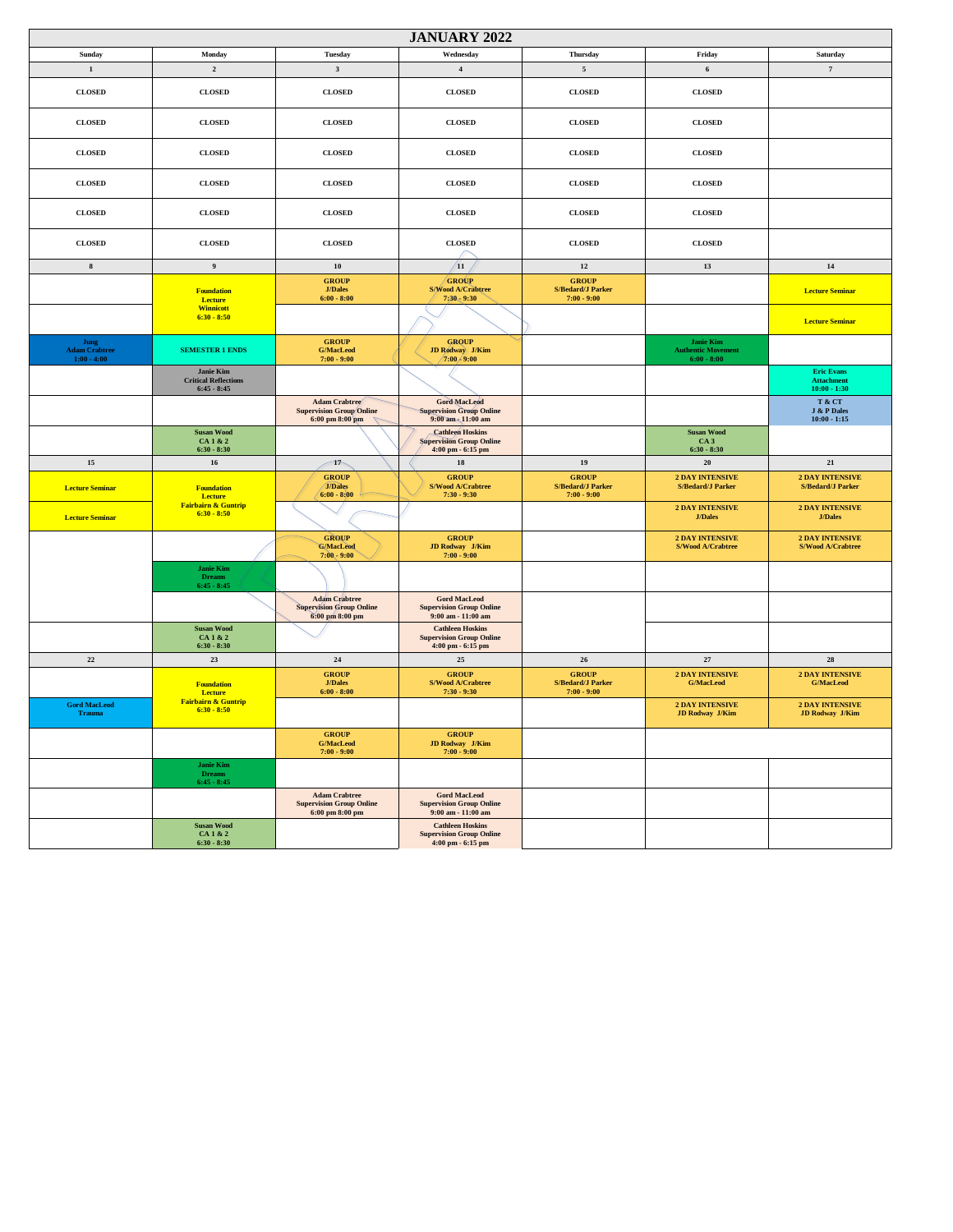| <b>FEBRUARY 2023</b>                          |                                                             |                                                                                                |                                                                                                                |                                                           |                                                                |                                                                       |  |  |
|-----------------------------------------------|-------------------------------------------------------------|------------------------------------------------------------------------------------------------|----------------------------------------------------------------------------------------------------------------|-----------------------------------------------------------|----------------------------------------------------------------|-----------------------------------------------------------------------|--|--|
| Sunday                                        | Monday                                                      | <b>Tuesday</b>                                                                                 | Wednesday                                                                                                      | Thursday                                                  | Friday                                                         | Saturday                                                              |  |  |
| $\bf 29$                                      | $30\,$                                                      | $31\,$                                                                                         | $1\,$                                                                                                          | $\mathbf 2$                                               | $\mathbf{3}$                                                   | $\bf{4}$                                                              |  |  |
|                                               | <b>Foundation</b><br><b>Lecture</b>                         | <b>GROUP</b><br>J/Dales<br>$6:00 - 8:00$                                                       | ${\bf GROUP}$<br>S/Wood A/Crabtree<br>$7:30 - 9:30$                                                            | ${\bf GROUP}$<br>S/Bedard/J Parker<br>$7:00 - 9:00$       |                                                                | <b>Lecture Seminar</b>                                                |  |  |
| <b>Jung</b><br>Adam Crabtree<br>$1:00 - 4:00$ | <b>Fairbairn &amp; Guntrip</b><br>$6:30 - 8:50$             |                                                                                                |                                                                                                                |                                                           |                                                                | <b>Lecture Seminar</b>                                                |  |  |
|                                               |                                                             | ${\bf GROUP}$<br><b>G/MacLeod</b><br>$7:00 - 9:00$                                             | <b>GROUP</b><br>JD Rodway J/Kim<br>$7:00 - 9:00$                                                               |                                                           | <b>Janie Kim</b><br><b>Authentic Movement</b><br>$6:00 - 8:00$ |                                                                       |  |  |
|                                               | <b>Janie Kim</b><br><b>Dreams</b><br>$6:45 - 8:45$          | <b>Adam Crabtree</b><br><b>Supervision Group Online</b><br>6:00 pm 8:00 pm                     | <b>Gord MacLeod</b><br><b>Supervision Group Online</b><br>9:00 am - 11:00 am                                   |                                                           |                                                                |                                                                       |  |  |
|                                               | <b>Susan Wood</b><br>CA1&2<br>$6:30 - 8:30$                 |                                                                                                | <b>Cathleen Hoskins</b><br><b>Supervision Group Online</b><br>4:00 pm - 6:15 pm                                |                                                           |                                                                |                                                                       |  |  |
|                                               |                                                             | <b>Foundation Paper Outline Deadline</b><br>Semester 1                                         |                                                                                                                |                                                           | <b>Susan Wood</b><br>CA <sub>3</sub><br>$6:30 - 8:30$          |                                                                       |  |  |
| $\sqrt{5}$                                    | $\bf 6$                                                     | $\scriptstyle\rm 7$                                                                            | ${\bf 8}$                                                                                                      | $\boldsymbol{9}$                                          | ${\bf 10}$                                                     | $11\,$                                                                |  |  |
| <b>Lecture Seminar</b>                        | <b>Foundation</b><br><b>Lecture</b>                         | <b>GROUP</b><br>J/Dales<br>$6:00 - 8:00$                                                       | ${\bf GROUP}$<br>S/Wood A/Crabtree<br>$7:30 - 9:30$                                                            | ${\bf GROUP}$<br>S/Bedard/J Parker<br>$7:00 - 9:00$       |                                                                |                                                                       |  |  |
| <b>Lecture Seminar</b>                        | <b>Interpersonalist &amp; Relationists</b><br>$6:30 - 8:50$ |                                                                                                |                                                                                                                |                                                           |                                                                | T & CT<br><b>J &amp; P Dales</b><br>$10:00 - 1:15$                    |  |  |
|                                               |                                                             | <b>GROUP</b><br><b>G/MacLeod</b><br>$7:00 - 9:00$                                              | ${\bf GROUP}$<br>JD Rodway J/Kim<br>$7:00 - 9:00$                                                              |                                                           |                                                                | <b>Eric Evans</b><br><b>Attachment</b><br>$10:00 - 1:30$              |  |  |
|                                               | Janie Kim<br><b>Dreams</b><br>$6:45 - 8:45$                 |                                                                                                |                                                                                                                |                                                           |                                                                |                                                                       |  |  |
|                                               |                                                             | <b>Adam Crabtree</b><br><b>Supervision Group Online</b><br>6:00 pm 8:00 pm                     | <b>Gord MacLeod</b><br><b>Supervision Group Online</b><br>9:00 am - 11:00 am                                   |                                                           |                                                                |                                                                       |  |  |
|                                               | <b>Susan Wood</b><br>CA1&2<br>$6:30 - 8:30$                 |                                                                                                | <b>Cathleen Hoskins</b><br><b>Supervision Group Online</b><br>4:00 pm - 6:15 pm                                |                                                           |                                                                |                                                                       |  |  |
| $12\,$                                        | 13                                                          | 14                                                                                             | $_{15}$ $\sim$                                                                                                 | 16                                                        | $17\,$                                                         | 18                                                                    |  |  |
|                                               | <b>Foundation</b><br><b>Lecture</b>                         | GROUP/<br>J/Dales<br>$6:00 - 8:00$                                                             | ${\bf GROUP}$<br>S/Wood A/Crabtree<br>$7:30 - 9:30$                                                            | ${\bf GROUP}$<br>S/Bedard/J Parker<br>$7:00 - 9:00$       |                                                                |                                                                       |  |  |
| <b>Jung</b><br>Adam Crabtree<br>$1:00 - 4:00$ | <b>Interpersonalist &amp; Relationists</b><br>$6:30 - 8:50$ |                                                                                                |                                                                                                                |                                                           |                                                                |                                                                       |  |  |
|                                               |                                                             | <b>GROUP</b><br>G/MacLeod<br>$7:00 - 9:00$                                                     | ${\bf GROUP}$<br>$\begin{array}{rl} \textbf{JD Rodway} & \textbf{J/Kim} \\ \textbf{7:00 - 9:00} & \end{array}$ |                                                           |                                                                |                                                                       |  |  |
|                                               | <b>Janie Kim</b><br><b>Dreams</b><br>$6:45 - 8:45$          |                                                                                                |                                                                                                                |                                                           |                                                                |                                                                       |  |  |
|                                               |                                                             | <b>Adam Crabtree</b><br>Supervision Group Online<br>6:00 pm 8:00 pm                            | <b>Gord MacLeod</b><br><b>Supervision Group Online</b><br>9:00 am - 11:00 am                                   |                                                           |                                                                |                                                                       |  |  |
|                                               | <b>Susan Wood</b><br>CA1&2<br>$6:30 - 8:30$                 |                                                                                                | <b>Cathleen Hoskins</b><br><b>Supervision Group Online</b><br>$4:00~\mathrm{pm}$ - $6:15~\mathrm{pm}$          |                                                           |                                                                |                                                                       |  |  |
| 19                                            | ${\bf 20}$                                                  | $\sqrt{21}$                                                                                    | $22\,$                                                                                                         | 23                                                        | 24                                                             | $25\,$                                                                |  |  |
|                                               |                                                             | <b>GROUP</b><br><b>J/Dales</b><br>$6:00 - 8:00$                                                | ${\bf GROUP}$<br>S/Wood A/Crabtree<br>$7:30 - 9:30$                                                            | <b>GROUP</b><br><b>S/Bedard/J Parker</b><br>$7:00 - 9:00$ |                                                                |                                                                       |  |  |
|                                               |                                                             |                                                                                                |                                                                                                                |                                                           |                                                                |                                                                       |  |  |
|                                               | <b>FAMILY DAY</b>                                           | <b>GROUP</b><br><b>G/MacLeod</b><br>$7:00 - 9:00$                                              | ${\bf GROUP}$<br>JD Rodway J/Kim<br>$7:00 - 9:00$                                                              |                                                           |                                                                |                                                                       |  |  |
|                                               |                                                             |                                                                                                |                                                                                                                |                                                           |                                                                |                                                                       |  |  |
|                                               |                                                             | <b>Adam Crabtree</b><br><b>Supervision Group Online</b><br>6:00 pm 8:00 pm                     | <b>Gord MacLeod</b><br><b>Supervision Group Online</b><br>9:00 am - 11:00 am                                   |                                                           |                                                                | $\operatorname{Risk}$ Assessment<br><b>Clinical &amp; TT Students</b> |  |  |
|                                               |                                                             |                                                                                                | ${\bf Cathleen~Hoskins}$<br><b>Supervision Group Online</b><br>$4:00$ pm - $6:15$ pm                           |                                                           |                                                                | $9:30 - 4:30$                                                         |  |  |
| ${\bf 26}$                                    | $27\,$                                                      | ${\bf 28}$                                                                                     | $\mathbf{1}$                                                                                                   | $\mathbf{2}% ^{T}=\mathbf{2}^{T}\times\mathbf{2}^{T}$     | $\mathbf{3}$                                                   | $\bf{4}$                                                              |  |  |
|                                               | <b>Foundation</b><br>Lecture                                | <b>GROUP</b><br>J/Dales<br>$6:00 - 8:00$                                                       |                                                                                                                |                                                           |                                                                |                                                                       |  |  |
| <b>Gord MacLeod</b><br><b>Trauma</b>          | <b>Interpersonalist &amp; Relationists</b><br>$6:30 - 8:50$ |                                                                                                |                                                                                                                |                                                           |                                                                |                                                                       |  |  |
|                                               |                                                             | <b>GROUP</b><br><b>G/MacLeod</b><br>$7:00 - 9:00$                                              |                                                                                                                |                                                           |                                                                |                                                                       |  |  |
|                                               | <b>Janie Kim</b><br><b>Dreams</b><br>$6:45 - 8:45$          |                                                                                                |                                                                                                                |                                                           |                                                                |                                                                       |  |  |
|                                               |                                                             | <b>Adam Crabtree</b><br><b>Supervision Group Online</b><br>$6:00~\mathrm{pm}~8:00~\mathrm{pm}$ |                                                                                                                |                                                           |                                                                |                                                                       |  |  |
|                                               | <b>Susan Wood</b><br>CA 1 & 2<br>$6:30 - 8:30$              |                                                                                                |                                                                                                                |                                                           |                                                                |                                                                       |  |  |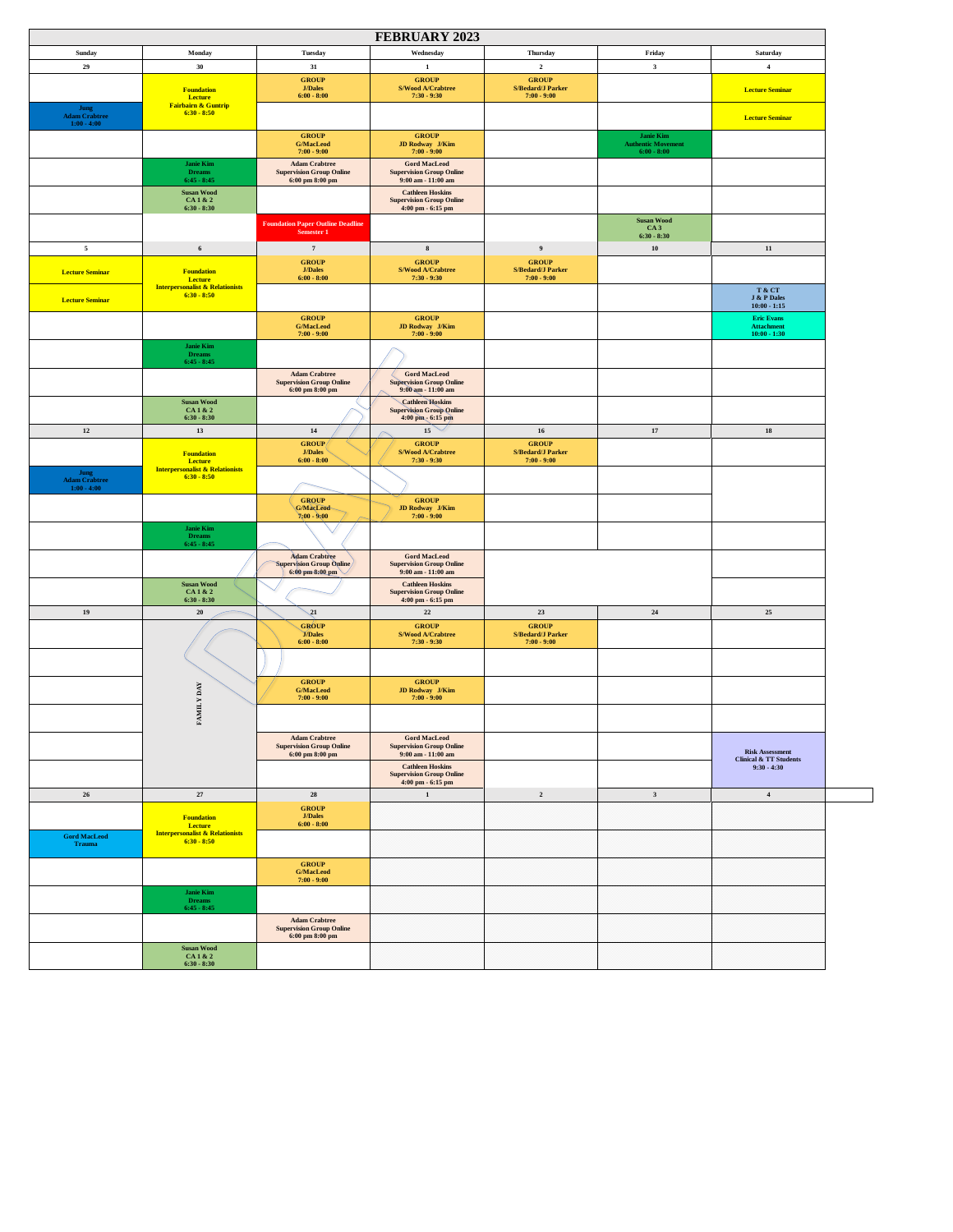| <b>MARCH 2023</b>                             |                                                                             |                                                                                            |                                                                                  |                                                           |                |                                                          |  |
|-----------------------------------------------|-----------------------------------------------------------------------------|--------------------------------------------------------------------------------------------|----------------------------------------------------------------------------------|-----------------------------------------------------------|----------------|----------------------------------------------------------|--|
| Sunday                                        | Monday                                                                      | Tuesday                                                                                    | Wednesday                                                                        | <b>Thursday</b>                                           | Friday         | Saturday                                                 |  |
| ${\bf 26}$                                    | $\bf 27$                                                                    | ${\bf 28}$                                                                                 | $\mathbf 1$                                                                      | $\mathbf 2$                                               | $\mathbf{3}$   | $\bf{4}$                                                 |  |
|                                               |                                                                             |                                                                                            | <b>GROUP</b><br>S/Wood A/Crabtree<br>$7:30 - 9:30$                               | <b>GROUP</b><br><b>S/Bedard/J Parker</b><br>$7:00 - 9:00$ |                | <b>Lecture Seminar</b>                                   |  |
|                                               |                                                                             |                                                                                            |                                                                                  |                                                           |                | <b>Lecture Seminar</b>                                   |  |
|                                               |                                                                             |                                                                                            | <b>GROUP</b><br><b>JD Rodway</b> J/Kim<br>$7:00 - 9:00$                          |                                                           |                |                                                          |  |
|                                               |                                                                             |                                                                                            |                                                                                  |                                                           |                |                                                          |  |
|                                               |                                                                             |                                                                                            | <b>Gord MacLeod</b><br><b>Supervision Group Online</b><br>$9:00$ am - $11:00$ am |                                                           |                |                                                          |  |
|                                               |                                                                             |                                                                                            | <b>Cathleen Hoskins</b><br><b>Supervision Group Online</b><br>4:00 pm - 6:15 pm  |                                                           |                |                                                          |  |
| $\sqrt{5}$                                    | $\bf 6$                                                                     | $\scriptstyle\rm 7$                                                                        | 8                                                                                | $\overline{9}$                                            | ${\bf 10}$     | 11                                                       |  |
| <b>Lecture Seminar</b>                        | <b>Foundation</b><br>Lecture                                                | <b>GROUP</b><br><b>J/Dales</b><br>$6:00 - 8:00$                                            | <b>GROUP</b><br>S/Wood A/Crabtree<br>$7:30 - 9:30$                               | <b>GROUP</b><br><b>S/Bedard/J Parker</b><br>$7:00 - 9:00$ |                |                                                          |  |
| <b>Lecture Seminar</b>                        | <b>Gender Sexuality &amp; Sexual</b><br><b>Orientation</b><br>$6:30 - 8:50$ |                                                                                            |                                                                                  |                                                           |                | T & CT<br>J & P Dales<br>$10:00 - 1:15$                  |  |
|                                               |                                                                             | <b>GROUP</b><br><b>G/MacLeod</b><br>$7:00 - 9:00$                                          | <b>GROUP</b><br><b>JD Rodway</b> J/Kim<br>$7:00 - 9:00$                          |                                                           |                | <b>Eric Evans</b><br><b>Attachment</b><br>$10:00 - 1:30$ |  |
|                                               | Janie Kim<br><b>Dreams</b><br>$6:45 - 8:45$                                 |                                                                                            |                                                                                  |                                                           |                |                                                          |  |
|                                               |                                                                             | <b>Adam Crabtree</b><br><b>Supervision Group Online</b><br>6:00~pm~8:00~pm                 | <b>Gord MacLeod</b><br><b>Supervision Group Online</b><br>9:00 am - 11:00 am     |                                                           |                |                                                          |  |
|                                               | <b>Susan Wood</b><br>CA 1 & 2<br>$6:30 - 8:30$                              |                                                                                            | <b>Cathleen Hoskins</b><br><b>Supervision Group Online</b><br>4:00 pm - 6:15 pm  |                                                           |                |                                                          |  |
| $12\,$                                        | $13\,$                                                                      | 14                                                                                         | 15                                                                               | $16\,$                                                    | 17             | 18                                                       |  |
|                                               |                                                                             |                                                                                            | MARCH BREAK TDSB CTP READING WEEK                                                |                                                           |                |                                                          |  |
| Jung<br><b>Adam Crabtree</b><br>$1:00 - 4:00$ | <b>CLOSED</b>                                                               | <b>CLOSED</b>                                                                              |                                                                                  | <b>CLOSED</b>                                             | <b>CLOSED</b>  |                                                          |  |
|                                               | <b>CLOSED</b>                                                               | <b>CLOSED</b>                                                                              | <b>TT Case Study</b>                                                             | <b>CLOSED</b>                                             | <b>CLOSED</b>  |                                                          |  |
|                                               | <b>CLOSED</b>                                                               | <b>CLOSED</b>                                                                              | Draft Due.                                                                       | <b>CLOSED</b>                                             | CLOSED         |                                                          |  |
|                                               | CLOSED                                                                      | <b>CLOSED</b>                                                                              | <b>CLOSED</b>                                                                    | <b>CLOSED</b>                                             | CLOSED         |                                                          |  |
|                                               | <b>CLOSED</b>                                                               | <b>CLOSED</b>                                                                              | <b>CLOSED</b>                                                                    | <b>CLOSED</b>                                             | ${\bf CLOSED}$ |                                                          |  |
| 19                                            | ${\bf 20}$                                                                  | 21                                                                                         | $-22$                                                                            | $\bf 23$                                                  | $24\,$         | $25\,$                                                   |  |
|                                               | <b>Foundation</b><br><b>Lecture</b><br><b>Gender Sexuality &amp; Sexual</b> | <b>GROUP</b><br>J/Dales<br>6:00, 8:00                                                      | <b>GROUP</b><br><b>S/Wood A/Crabtree</b><br>$7:30 - 9:30$                        | <b>GROUP</b><br><b>S/Bedard/J Parker</b><br>$7:00 - 9:00$ |                |                                                          |  |
|                                               | <b>Orientation</b><br>$6:30 - 8:50$                                         |                                                                                            |                                                                                  |                                                           |                |                                                          |  |
|                                               |                                                                             | <b>GROUP</b><br>G/MacLeod<br>$7:00 - 9:00$                                                 | <b>GROUP</b><br><b>JD Rodway</b> J/Kim<br>$7:00 - 9:00$                          |                                                           |                |                                                          |  |
|                                               | <b>Janie Kim</b><br><b>Dreams</b><br>$6:45 - 8:45$                          |                                                                                            |                                                                                  |                                                           |                |                                                          |  |
|                                               |                                                                             | <b>Adam</b> Crabtree<br><b>Supervision Group Online</b><br>$6:00~\text{pm}~8:00~\text{pm}$ | <b>Gord MacLeod</b><br><b>Supervision Group Online</b><br>9:00 am - 11:00 am     |                                                           |                |                                                          |  |
|                                               | Susan Wood<br>CA 1 & 2<br>$6:30 - 8:30$                                     |                                                                                            | <b>Cathleen Hoskins</b><br><b>Supervision Group Online</b><br>4:00 pm - 6:15 pm  |                                                           |                |                                                          |  |
| ${\bf 26}$                                    | $\bf 27$                                                                    | 28'                                                                                        | 29                                                                               | 30                                                        | $31\,$         | $\mathbf 1$                                              |  |
|                                               | <b>Foundation</b><br>Lecture<br><b>Gender Sexuality &amp; Sexual</b>        | <b>GROUP</b><br><b>J/Dales</b><br>$6:00 - 8:00$                                            | <b>GROUP</b><br>S/Wood A/Crabtree<br>$7:30 - 9:30$                               | <b>GROUP</b><br>S/Bedard/J Parker<br>$7:00 - 9:00$        |                | <b>Lecture Seminar</b>                                   |  |
| <b>Gord MacLeod</b><br><b>Trauma</b>          | <b>Orientation</b><br>$6:30 - 8:50$                                         |                                                                                            |                                                                                  |                                                           |                | <b>Lecture Seminar</b>                                   |  |
|                                               |                                                                             | <b>GROUP</b><br><b>G/MacLeod</b><br>$7:00 - 9:00$                                          | <b>GROUP</b><br>JD Rodway J/Kim<br>$7:00 - 9:00$                                 |                                                           |                |                                                          |  |
|                                               | <b>Janie Kim</b><br><b>Dreams</b><br>$6:45 - 8:45$                          |                                                                                            |                                                                                  | <b>Foundation Paper Deadline</b>                          |                |                                                          |  |
|                                               |                                                                             | <b>Adam Crabtree</b><br><b>Supervision Group Online</b><br>6:00~pm~8:00~pm                 | <b>Gord MacLeod</b><br><b>Supervision Group Online</b><br>9:00 am - 11:00 am     | Semester 1                                                |                |                                                          |  |
|                                               | <b>Susan Wood</b><br>CA 1 & 2<br>$6:30 - 8:30$                              |                                                                                            | <b>Cathleen Hoskins</b><br><b>Supervision Group Online</b><br>4:00 pm - 6:15 pm  |                                                           |                |                                                          |  |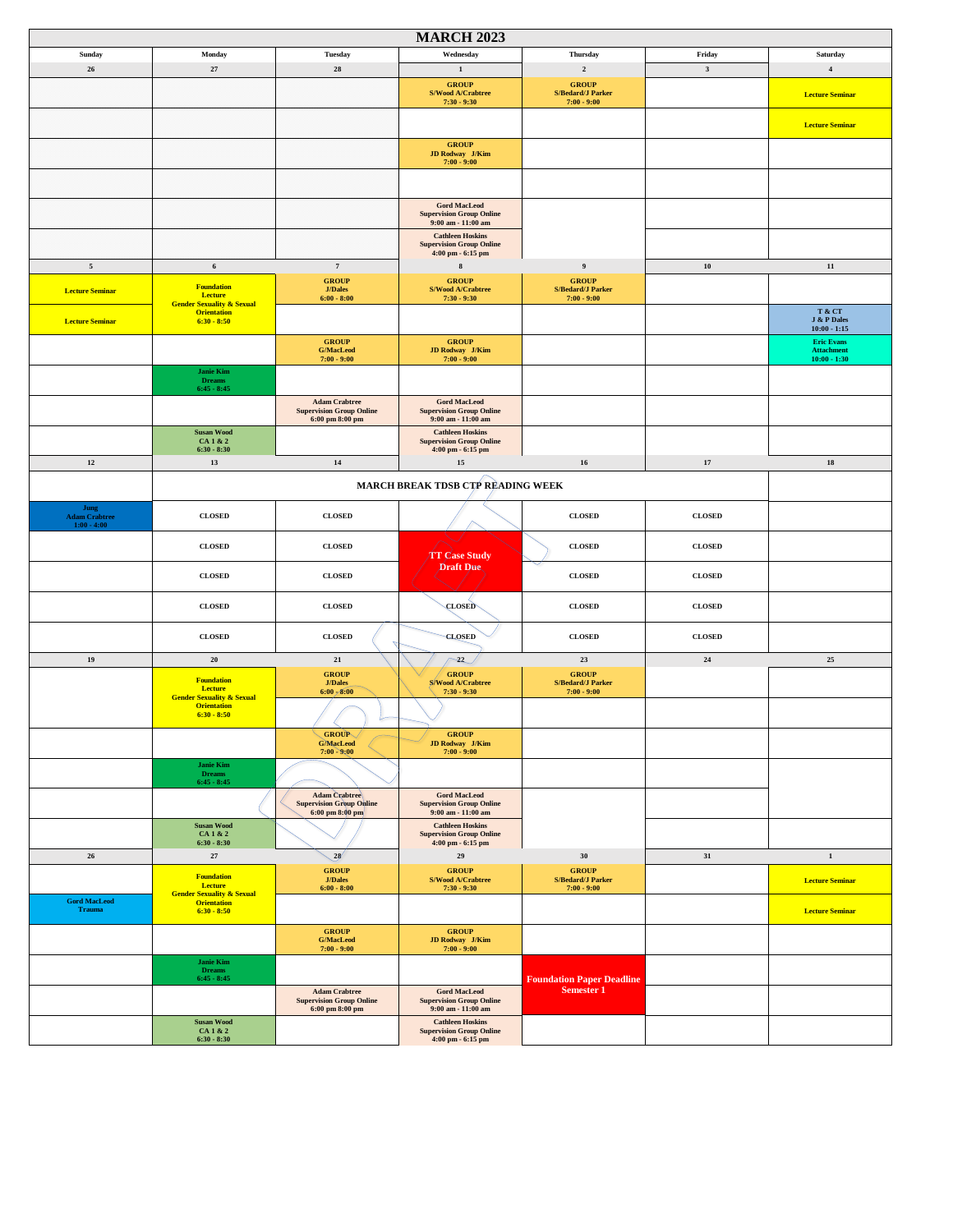| <b>APRIL 2023</b>                                                                 |                                                    |                                                                                                |                                                                                  |                                                           |                                                    |                                                    |  |
|-----------------------------------------------------------------------------------|----------------------------------------------------|------------------------------------------------------------------------------------------------|----------------------------------------------------------------------------------|-----------------------------------------------------------|----------------------------------------------------|----------------------------------------------------|--|
| Sunday                                                                            | Monday                                             | Tuesday                                                                                        | Wednesday                                                                        | <b>Thursday</b>                                           | Friday                                             | Saturday                                           |  |
| $\mathbf 2$                                                                       | $\mathbf{3}$                                       | $\bf{4}$                                                                                       | $\sqrt{5}$                                                                       | $\boldsymbol{6}$                                          | $\tau$                                             | ${\bf 8}$                                          |  |
| <b>Lecture Seminar</b>                                                            | <b>Foundation</b><br>Lecture                       | <b>GROUP</b><br><b>J/Dales</b><br>$6:00 - 8:00$                                                | <b>GROUP</b><br>S/Wood A/Crabtree<br>$7:30 - 9:30$                               | <b>GROUP</b><br><b>S/Bedard/J Parker</b><br>$7:00 - 9:00$ |                                                    |                                                    |  |
| <b>Lecture Seminar</b>                                                            | <b>J Bowlby &amp; Attachment</b><br>$6:30 - 8:50$  |                                                                                                |                                                                                  |                                                           |                                                    |                                                    |  |
|                                                                                   |                                                    | <b>GROUP</b><br><b>G/MacLeod</b><br>$7:00 - 9:00$                                              | <b>GROUP</b><br><b>JD Rodway</b> J/Kim<br>$7:00 - 9:00$                          |                                                           | <b>GOOD FRIDAY</b>                                 |                                                    |  |
|                                                                                   | <b>Janie Kim</b><br><b>Dreams</b><br>$6:45 - 8:45$ |                                                                                                |                                                                                  |                                                           |                                                    |                                                    |  |
|                                                                                   |                                                    | <b>Adam Crabtree</b><br><b>Supervision Group Online</b><br>6:00~pm~8:00~pm                     | <b>Gord MacLeod</b><br><b>Supervision Group Online</b><br>$9:00$ am - $11:00$ am |                                                           |                                                    |                                                    |  |
|                                                                                   | <b>Susan Wood</b><br>CA 1 & 2<br>$6:30 - 8:30$     |                                                                                                | <b>Cathleen Hoskins</b><br><b>Supervision Group Online</b><br>4:00 pm - 6:15 pm  |                                                           |                                                    |                                                    |  |
| $\boldsymbol{9}$                                                                  | ${\bf 10}$                                         | $11\,$                                                                                         | $12\,$                                                                           | 13                                                        | 14                                                 | $15\,$                                             |  |
|                                                                                   |                                                    | <b>GROUP</b><br><b>J/Dales</b><br>$6:00 - 8:00$                                                | <b>GROUP</b><br>S/Wood A/Crabtree<br>$7:30 - 9:30$                               | <b>GROUP</b><br><b>S/Bedard/J Parker</b><br>$7:00 - 9:00$ | 2 Day INTENSIVE<br>S/Wood A/Crabtree               | <b>2 Day INTENSIVE</b><br><b>S/Wood A/Crabtree</b> |  |
|                                                                                   |                                                    |                                                                                                |                                                                                  |                                                           | <b>2 Day INTENSIVE</b><br><b>S/Bedard J Parker</b> | <b>2 Day INTENSIVE</b><br><b>S/Bedard J Parker</b> |  |
| <b>Easter</b>                                                                     | <b>Easter Monday</b>                               | <b>GROUP</b><br><b>G/MacLeod</b><br>$7:00 - 9:00$                                              | <b>GROUP</b><br>JD Rodway J/Kim-<br>$7:00 - 9:00$                                |                                                           | 2 Day INTENSIVE<br><b>J/Dales</b>                  | 2 Day INTENSIVE<br><b>J/Dales</b>                  |  |
|                                                                                   |                                                    |                                                                                                |                                                                                  |                                                           |                                                    |                                                    |  |
|                                                                                   |                                                    | <b>Adam Crabtree</b><br><b>Supervision Group Online</b><br>6:00~pm~8:00~pm                     | <b>Gord MacLeod</b><br>spervision Group Online<br>$9:00$ am $-11:00$ am          |                                                           |                                                    | <b>Clinical Phase Application</b>                  |  |
|                                                                                   |                                                    |                                                                                                | <b>Cathleen Hoskins</b><br>Supervision Group Online<br>4:00 pm 6:15 pm           |                                                           |                                                    | <b>Deadline</b>                                    |  |
| ${\bf 16}$                                                                        | $17\,$                                             | ${\bf 18}$                                                                                     | <sup>19</sup>                                                                    | ${\bf 20}$                                                | $\bf{21}$                                          | 22                                                 |  |
|                                                                                   | <b>Foundation</b><br>Lecture                       | GROUP/<br>J/Dales<br>$6:00 - 8:00$                                                             | <b>GROUP</b><br>S/Wood A/Crabtree<br>$7:30 - 9:30$                               | <b>GROUP</b><br><b>S/Bedard/J Parker</b><br>$7:00 - 9:00$ | <b>2 DAY INTENSIVE</b><br><b>G/MacLeod</b>         | <b>2 DAY INTENSIVE</b><br><b>G/MacLeod</b>         |  |
| <b>Eric Evans</b><br><b>Attachment</b><br>$10:00 - 1:30$                          | <b>J Bowlby &amp; Attachment</b><br>$6:30 - 8:50$  |                                                                                                |                                                                                  |                                                           | <b>2 DAY INTENSIVE</b><br><b>G/MacLeod</b>         | <b>2 DAY INTENSIVE</b><br>G/MacLeod                |  |
| T & CT<br>J & P Dales<br>$10:00 - 1:15$                                           |                                                    | <b>GROUP</b><br>G/MacLeod<br>$7:00 - 9:00$                                                     | <b>GROUP</b><br><b>JD Rodway</b> J/Kim<br>$7:00 - 9:00$                          |                                                           |                                                    |                                                    |  |
|                                                                                   | <b>Janie Kim</b><br><b>Dreams</b><br>6:45 - 8:45   |                                                                                                |                                                                                  |                                                           |                                                    |                                                    |  |
|                                                                                   |                                                    | <b>Adam Crabtree</b><br>Supervision Group Online<br>6:00 pm 8:00 pm                            | <b>Gord MacLeod</b><br><b>Supervision Group Online</b><br>$9:00$ am - $11:00$ am |                                                           |                                                    |                                                    |  |
|                                                                                   | <b>Susan Wood</b><br>CA1&2<br>$6:30 - 8:30$        |                                                                                                | <b>Cathleen Hoskins</b><br><b>Supervision Group Online</b><br>4:00 pm - 6:15 pm  |                                                           |                                                    |                                                    |  |
| 23                                                                                | $\bf 24$                                           | $25\,$                                                                                         | $26\,$                                                                           | $\bf 27$                                                  | ${\bf 28}$                                         | 29                                                 |  |
|                                                                                   | <b>Foundation</b><br>Lecture                       | <b>GROUP</b><br><b>J/Dales</b><br>$6:00 - 8:00$                                                | <b>GROUP</b><br>S/Wood A/Crabtree<br>$7:30 - 9:30$                               | <b>GROUP</b><br><b>S/Bedard/J Parker</b><br>$7:00 - 9:00$ |                                                    | <b>Lecture Seminar</b>                             |  |
| <b>Gord MacLeod</b><br>Trauma                                                     | <b>J Bowlby &amp; Attachment</b><br>$6:30 - 8:50$  | <b>TT Phase Application</b><br><b>Deadline</b>                                                 |                                                                                  |                                                           |                                                    | <b>Lecture Seminar</b>                             |  |
|                                                                                   |                                                    | <b>GROUP</b><br><b>G/MacLeod</b><br>$7:00 - 9:00$                                              | <b>GROUP</b><br><b>JD Rodway</b> J/Kim<br>$7:00 - 9:00$                          |                                                           |                                                    |                                                    |  |
| $\begin{array}{c} \text{Jump} \\ \text{Adam Crabtree} \\ 1:00 - 4:00 \end{array}$ | <b>Janie Kim</b><br><b>Dreams</b><br>6:45 - 8:45   |                                                                                                |                                                                                  |                                                           |                                                    |                                                    |  |
|                                                                                   |                                                    | <b>Adam Crabtree</b><br><b>Supervision Group Online</b><br>$6:00~\mathrm{pm}~8:00~\mathrm{pm}$ | <b>Gord MacLeod</b><br><b>Supervision Group Online</b><br>$9:00$ am - $11:00$ am |                                                           |                                                    |                                                    |  |
|                                                                                   | <b>Susan Wood</b><br>CA1&2<br>$6:30 - 8:30$        |                                                                                                | <b>Cathleen Hoskins</b><br><b>Supervision Group Online</b><br>4:00 pm - 6:15 pm  |                                                           |                                                    |                                                    |  |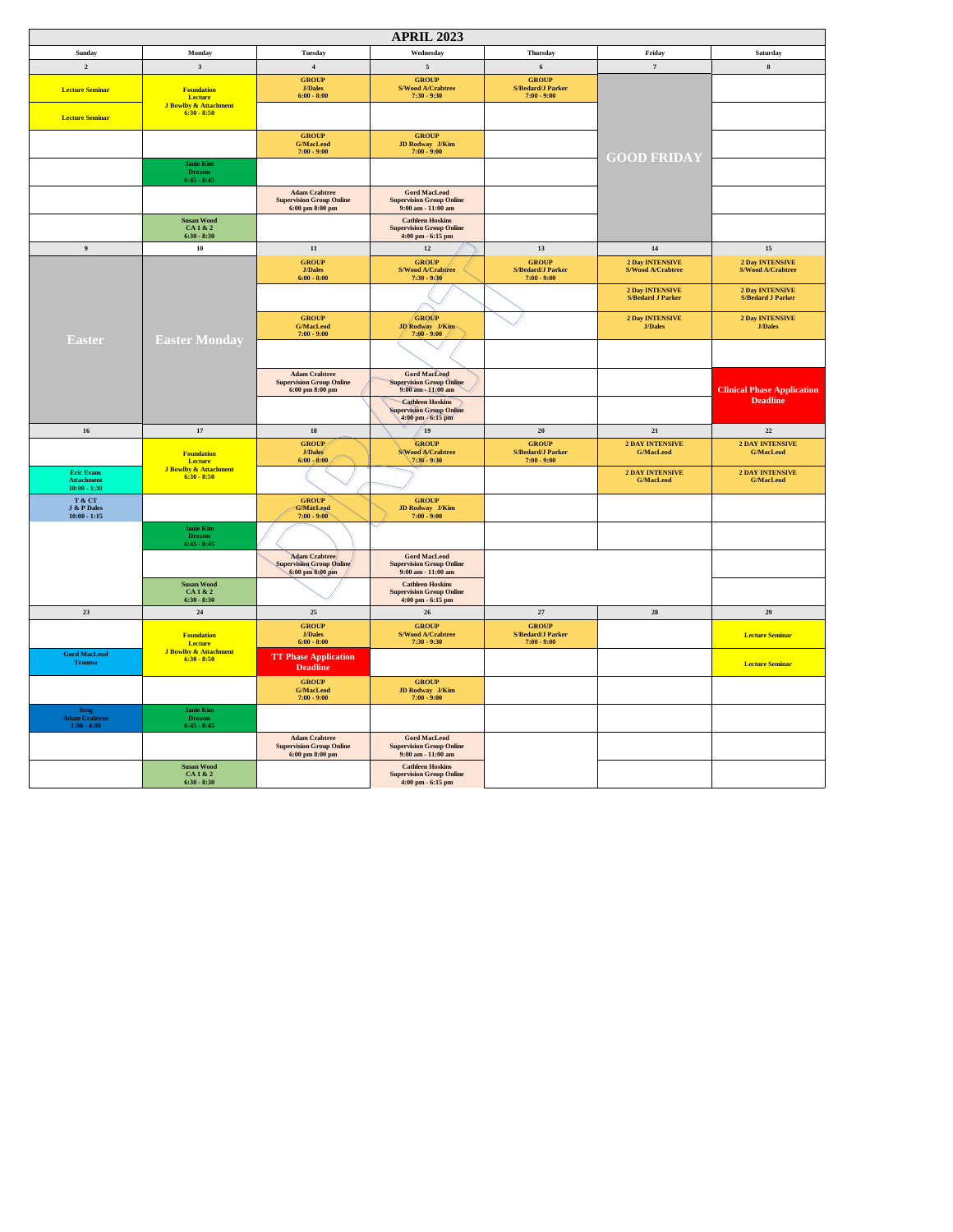| <b>MAY 2023</b>                      |                                   |                                                 |                                                                                               |                                          |                                            |                                                                  |  |  |
|--------------------------------------|-----------------------------------|-------------------------------------------------|-----------------------------------------------------------------------------------------------|------------------------------------------|--------------------------------------------|------------------------------------------------------------------|--|--|
| Sunday                               | Monday                            | Tuesday                                         | Wednesday                                                                                     | Thursday                                 | Friday                                     | Saturday                                                         |  |  |
| 30                                   | $\mathbf 1$                       | $\overline{\mathbf{2}}$                         | $\mathbf{3}$                                                                                  | $\bf{4}$                                 | $\sqrt{5}$                                 | $\bf 6$                                                          |  |  |
|                                      |                                   | <b>GROUP</b>                                    | ${\bf GROUP}$                                                                                 | ${\bf GROUP}$                            |                                            |                                                                  |  |  |
| <b>Foundation Paper Outline</b>      | <b>TT Case Study</b>              | $\mathbf{J}/\mathbf{Dales}$<br>$6:00 - 8:00$    | S/Wood A/Crabtree<br>$7:30 - 9:30$                                                            | S/Bedard/J Parker<br>$7:00 - 9:00$       |                                            |                                                                  |  |  |
| <b>Deadline Semester 2</b>           | <b>Due</b>                        |                                                 |                                                                                               |                                          |                                            |                                                                  |  |  |
|                                      |                                   |                                                 |                                                                                               |                                          |                                            |                                                                  |  |  |
|                                      |                                   | ${\bf GROUP}$                                   | ${\bf GROUP}$                                                                                 |                                          | <b>Foundation Lecture</b>                  | <b>Eric Evans</b>                                                |  |  |
| <b>Lecture Seminar</b>               |                                   | <b>G/MacLeod</b><br>$7:00 - 9:00$               | JD Rodway J/Kim<br>$7:00 - 9:00$                                                              |                                          | <b>Evaluation Evening</b><br>$6:30 - 8:50$ | <b>Attachment</b><br>$10:00 - 1:30$                              |  |  |
|                                      | Janie Kim                         |                                                 |                                                                                               |                                          |                                            |                                                                  |  |  |
| <b>Lecture Seminar</b>               | Dreams<br>6:45 - 8:45             |                                                 |                                                                                               |                                          |                                            |                                                                  |  |  |
|                                      | <b>TT Self Evaluation</b>         |                                                 |                                                                                               |                                          |                                            |                                                                  |  |  |
|                                      | <b>Draft Due</b>                  |                                                 |                                                                                               |                                          |                                            |                                                                  |  |  |
|                                      | Susan Wood<br>CA 1 & 2            |                                                 |                                                                                               |                                          |                                            |                                                                  |  |  |
|                                      | $6:30 - 8:30$                     |                                                 |                                                                                               |                                          |                                            |                                                                  |  |  |
| $\scriptstyle\rm 7$                  | $\bf8$                            | $\boldsymbol{9}$                                | ${\bf 10}$                                                                                    | ${\bf 11}$                               | $\bf{12}$                                  | 13                                                               |  |  |
|                                      |                                   | <b>GROUP</b><br><b>J/Dales</b>                  | <b>GROUP</b><br>S/Wood A/Crabtree                                                             | <b>GROUP</b><br><b>S/Bedard/J Parker</b> |                                            |                                                                  |  |  |
|                                      |                                   | $6:00 - 8:00$                                   | $7:30 - 9:30$                                                                                 | $7:00 - 9:00$                            |                                            |                                                                  |  |  |
|                                      |                                   |                                                 |                                                                                               |                                          |                                            | T & CT<br>$\bf J$ & $\bf P$ Dales                                |  |  |
|                                      |                                   |                                                 |                                                                                               |                                          |                                            | $10:00 - 1:15$                                                   |  |  |
| Jung<br><b>Adam Crabtree</b>         | <b>Janie Kim</b><br><b>Dreams</b> | <b>GROUP</b><br>$\mathbf{G}/\mathbf{MacLocal}$  | <b>GROUP</b><br>JD Rodway J/Kim                                                               |                                          |                                            |                                                                  |  |  |
| $1:00 - 4:00$                        | $6:45 - 8:45$                     | $7:00 - 9:00$                                   | $7:00 - 9:00$                                                                                 |                                          |                                            |                                                                  |  |  |
|                                      |                                   |                                                 |                                                                                               |                                          |                                            |                                                                  |  |  |
|                                      |                                   |                                                 |                                                                                               |                                          |                                            |                                                                  |  |  |
|                                      |                                   |                                                 |                                                                                               |                                          |                                            |                                                                  |  |  |
|                                      |                                   |                                                 |                                                                                               |                                          |                                            |                                                                  |  |  |
|                                      | <b>Susan Wood</b><br>CA 1 & 2     |                                                 |                                                                                               |                                          |                                            |                                                                  |  |  |
|                                      | $6:30 - 8:30$                     |                                                 |                                                                                               |                                          |                                            |                                                                  |  |  |
| $14$                                 | 15                                | 16                                              | 17                                                                                            | 18                                       | 19                                         | $20\,$                                                           |  |  |
|                                      |                                   | <b>GROUP</b><br><b>J/Dales</b>                  | GROUP<br>S/Wood A/Crabtree                                                                    | <b>GROUP</b><br><b>S/Bedard/J Parker</b> |                                            |                                                                  |  |  |
|                                      |                                   | $6:00 - 8:00$                                   | $(7:30 - 9:30)$                                                                               | $7:00 - 9:00$                            |                                            |                                                                  |  |  |
| <b>Gord MacLeod</b><br><b>Trauma</b> |                                   |                                                 |                                                                                               |                                          |                                            |                                                                  |  |  |
|                                      |                                   |                                                 |                                                                                               |                                          |                                            |                                                                  |  |  |
|                                      | Janie Kim<br><b>Dreams</b>        | <b>GROUP</b><br><b>G/MacLeod</b>                | <b>GROUP</b><br><b>JD Rodway J/Kim</b><br>7:00 - 9:00                                         |                                          |                                            |                                                                  |  |  |
|                                      | $6:45 - 8:45$                     | $7:00 - 9:00$                                   |                                                                                               |                                          |                                            |                                                                  |  |  |
|                                      |                                   |                                                 |                                                                                               |                                          |                                            |                                                                  |  |  |
|                                      |                                   |                                                 |                                                                                               |                                          |                                            |                                                                  |  |  |
|                                      |                                   |                                                 |                                                                                               |                                          |                                            |                                                                  |  |  |
|                                      |                                   |                                                 |                                                                                               |                                          |                                            |                                                                  |  |  |
|                                      | <b>Susan Wood</b><br>CA 1 & 2     |                                                 |                                                                                               |                                          |                                            |                                                                  |  |  |
| 21                                   | $6:30 - 8:30$<br>$\bf 22$         | 23                                              | $\bf{24}$                                                                                     | $25\,$                                   | $26\phantom{.}$                            | $27\,$                                                           |  |  |
|                                      |                                   | <b>GROUP</b>                                    | ${\bf GROUP}$                                                                                 | <b>GROUP</b>                             |                                            |                                                                  |  |  |
|                                      |                                   | <b>J/Dales</b>                                  | <b>S/Wood A/Crabtree</b>                                                                      | <b>S/Bedard/J Parker</b>                 |                                            |                                                                  |  |  |
|                                      |                                   | $6:00 - 8:00$                                   | $7:30 - 9:30$                                                                                 | $7:00 - 9:00$                            |                                            |                                                                  |  |  |
|                                      |                                   |                                                 |                                                                                               |                                          |                                            |                                                                  |  |  |
|                                      |                                   | <b>GROUP</b>                                    | ${\bf GROUP}$                                                                                 |                                          |                                            | <b>Eric Evans</b>                                                |  |  |
|                                      |                                   | G/MacLeed<br>7:00 - 9:00                        | $\begin{array}{rl} \textbf{JD Rodway} & \textbf{J/Kim} \\ \textbf{7:00 - 9:00} & \end{array}$ |                                          |                                            | $\begin{array}{c} \text{Attachment} \\ 10:00 - 1:30 \end{array}$ |  |  |
|                                      | VICTORIA DAY                      |                                                 |                                                                                               |                                          |                                            |                                                                  |  |  |
|                                      |                                   |                                                 |                                                                                               |                                          |                                            |                                                                  |  |  |
|                                      |                                   |                                                 |                                                                                               |                                          |                                            |                                                                  |  |  |
|                                      |                                   |                                                 |                                                                                               |                                          |                                            |                                                                  |  |  |
|                                      |                                   |                                                 |                                                                                               |                                          |                                            |                                                                  |  |  |
|                                      |                                   |                                                 |                                                                                               |                                          |                                            |                                                                  |  |  |
| ${\bf 28}$                           | $\bf 29$                          | 30                                              | $31\,$                                                                                        | $\mathbf 1$                              | $\,$ 2 $\,$                                | $\mathbf 3$                                                      |  |  |
|                                      |                                   | <b>GROUP</b>                                    | ${\bf GROUP}$                                                                                 |                                          |                                            |                                                                  |  |  |
|                                      |                                   | $\mathbf{J}/\mathbf{Dales}$<br>$6:00 - 8:00$    | $\ensuremath{\mathrm{S}}/\ensuremath{\mathbf{Wood}}$ A/Crabtree<br>$7:30 - 9:30$              |                                          |                                            |                                                                  |  |  |
|                                      |                                   |                                                 |                                                                                               |                                          |                                            |                                                                  |  |  |
|                                      |                                   |                                                 |                                                                                               |                                          |                                            |                                                                  |  |  |
|                                      |                                   | <b>GROUP</b>                                    | ${\bf GROUP}$                                                                                 |                                          |                                            |                                                                  |  |  |
|                                      |                                   | $\mathbf{G}/\mathbf{MacLocal}$<br>$7:00 - 9:00$ | JD Rodway $J/Kim$<br>7:00 - 9:00                                                              |                                          |                                            |                                                                  |  |  |
|                                      | Graduation                        |                                                 |                                                                                               |                                          |                                            |                                                                  |  |  |
|                                      |                                   |                                                 |                                                                                               |                                          |                                            |                                                                  |  |  |
|                                      |                                   |                                                 |                                                                                               |                                          |                                            |                                                                  |  |  |
|                                      |                                   |                                                 | <b>Foundation Paper Deadline</b>                                                              |                                          |                                            |                                                                  |  |  |
|                                      |                                   |                                                 | <b>Semester 2</b>                                                                             |                                          |                                            |                                                                  |  |  |
|                                      |                                   |                                                 |                                                                                               |                                          |                                            |                                                                  |  |  |